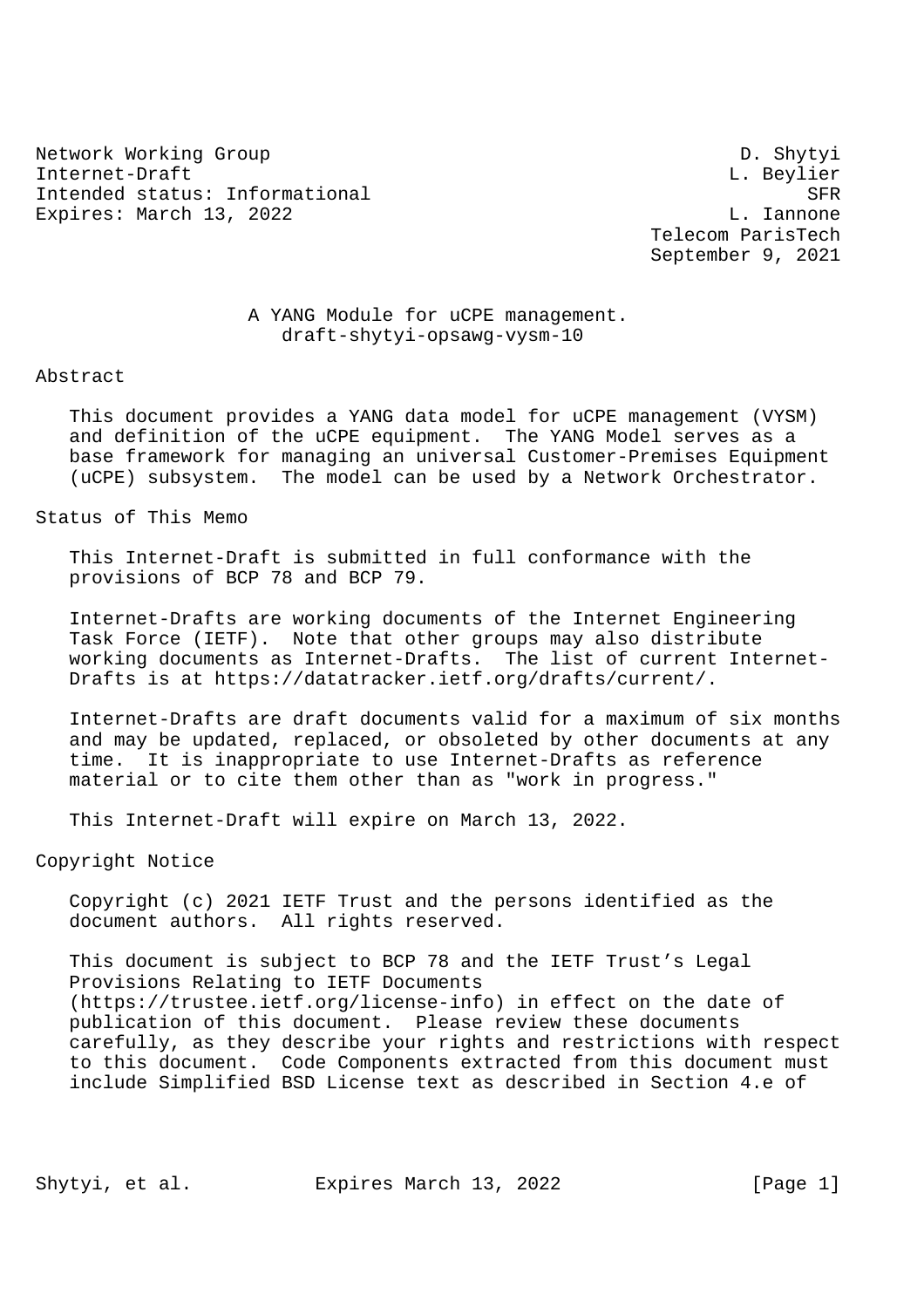the Trust Legal Provisions and are provided without warranty as described in the Simplified BSD License.

Table of Contents

| Introduction                                                                                                                                                                                                                                                          |    |
|-----------------------------------------------------------------------------------------------------------------------------------------------------------------------------------------------------------------------------------------------------------------------|----|
| 2.<br>$Terminology \ldots \ldots \ldots \ldots \ldots \ldots \ldots \ldots \ldots$                                                                                                                                                                                    | 2  |
| 3.                                                                                                                                                                                                                                                                    |    |
| 3.1.                                                                                                                                                                                                                                                                  | 4  |
| 3.2. uCPE VNF ecosystem example                                                                                                                                                                                                                                       | 4  |
| 3.3. Internal uCPE service example                                                                                                                                                                                                                                    | 5  |
| 4. YANG Model for uCPE management                                                                                                                                                                                                                                     | 6  |
| 5.<br>Components for uCPE Management                                                                                                                                                                                                                                  | 7  |
| Set of YANG Models<br>б.<br>$\mathcal{L}_{\mathcal{A}}$ . The contribution of the contribution of the contribution of the contribution of the contribution of the contribution of the contribution of the contribution of the contribution of the contribution of the | 9  |
| Diagram overview of YANG Data Model tree for uCPE management<br>7.                                                                                                                                                                                                    | 12 |
| 8.                                                                                                                                                                                                                                                                    | 16 |
| 9.                                                                                                                                                                                                                                                                    | 16 |
| 10.                                                                                                                                                                                                                                                                   | 16 |
|                                                                                                                                                                                                                                                                       | 17 |
| Appendix A. Example of the uCPE resources management                                                                                                                                                                                                                  | 18 |
| Appendix B. Example of the uCPE resources management                                                                                                                                                                                                                  |    |
|                                                                                                                                                                                                                                                                       | 21 |
| Appendix C. Deprecated VNF YANG Model                                                                                                                                                                                                                                 | 22 |
| Appendix D.<br>XML example of deprecated YANG model                                                                                                                                                                                                                   | 28 |
| Authors' Addresses                                                                                                                                                                                                                                                    | 30 |
|                                                                                                                                                                                                                                                                       |    |

# 1. Introduction

 Network Function Virtualization is a technology that allows to virtualize the network services running on dedicated hardware. This technology became a base for universal Customer-Premises Equipment (uCPE). This document defines the uCPE as hardware with x86 capabilities that has a hypervisor. In other words, uCPE is a host that may run multiple Virtual Machines with guest OSs, where each Guest OS may represent a Physical Network Function. This document presents the YANG Model (VYSM) to manage from an Orchestrator the infrastructure inside the uCPE.

### 2. Terminology

 The key words "MUST", "MUST NOT", "REQUIRED", "SHALL", "SHALL NOT", "SHOULD", "SHOULD NOT", "RECOMMENDED", "MAY", and "OPTIONAL" in this document are to be interpreted as described in RFC 2119 [RFC2119].

Link - is an entity that enables link layer communication of nodes.

Port - node connector to the link.

Shytyi, et al. Expires March 13, 2022 [Page 2]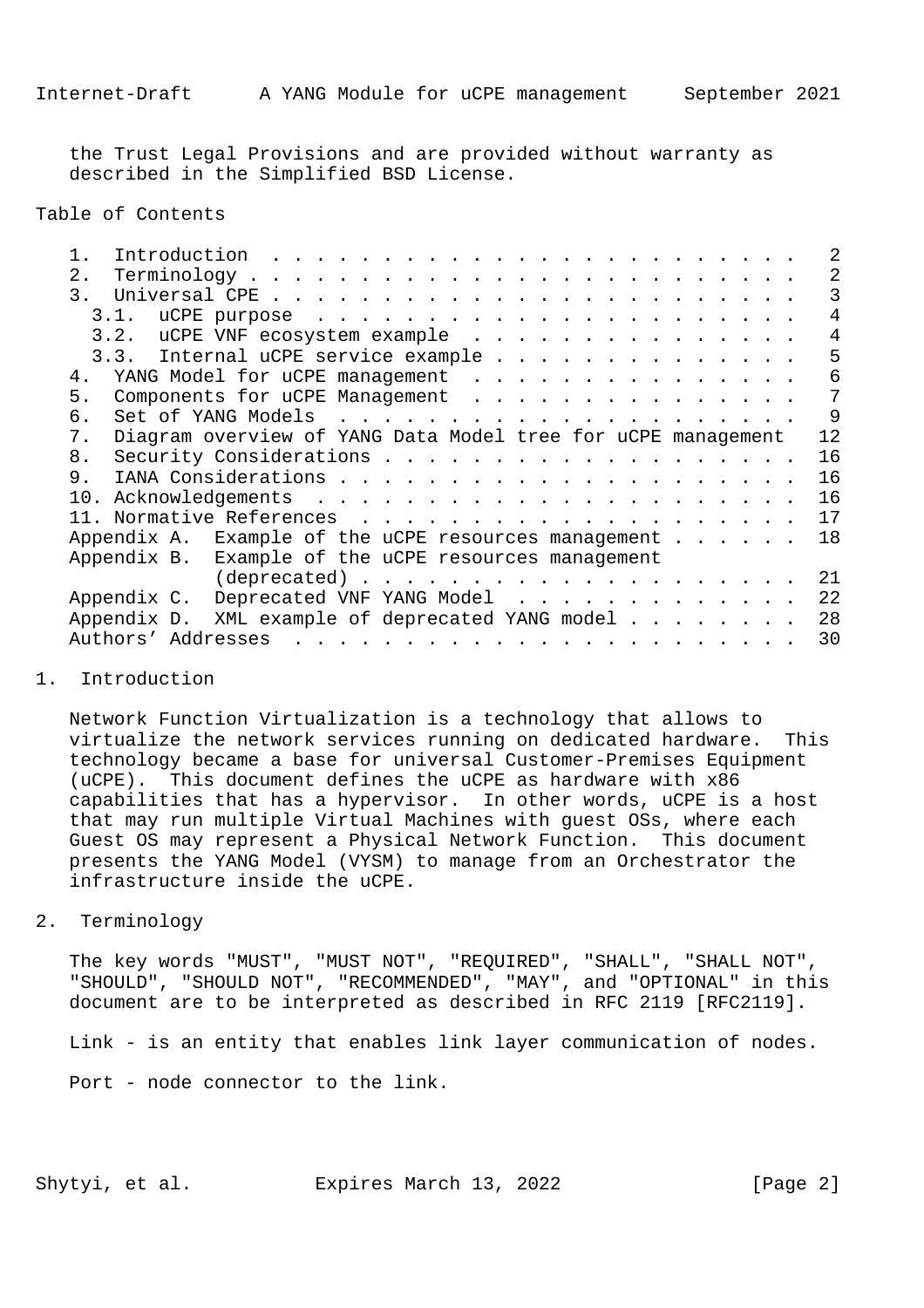NE - Network Element.

NSYM - Network Yang Module.

VYSM - VNF YANG Model.

3. Universal CPE

 Firstly, this document defines the platform that is controlled with VYSM - universal CPE (uCPE). The uCPE as hardware with x86 capabilities that is generally running Linux distribution with additional virtualization layer. Virtualization layer provides virtual compute, virtual storage and virtual network resources. Each VNF running in the uCPE requires the amount of virtual resources (for example: 4 vCPUs, 4GB RAM, 40GB storage, 4 vPorts). VNFs MAY be interconnected between each other and physical ports via Virtual Networks. Topology construction and VM life-cycle management is allowed via high level interface (Configuration can be done in the same transaction). The figure below presents the uCPE architecture.

| VNF1                 | VNF2               | VNF3                |               |
|----------------------|--------------------|---------------------|---------------|
| Virtual<br>Compute   | Virtual<br>Storage | Virtual<br>Networks | uCPE software |
| PHY x86<br>processor | RAM+PHY<br>storage | PHYsical<br>ports   | uCPE Hardware |

The next elements can be managed in the uCPE:

- o Virtual Network Funcitons:
	- \* Number of assigned vCPUs.
	- \* Size of allocated RAM.
	- \* VNF day0 config (bootstrap).
	- \* vLinks that are attached to the VNF.
- Virtual Switches:
	- \* vLinks that are attached to the vSW.

Shytyi, et al. Expires March 13, 2022 [Page 3]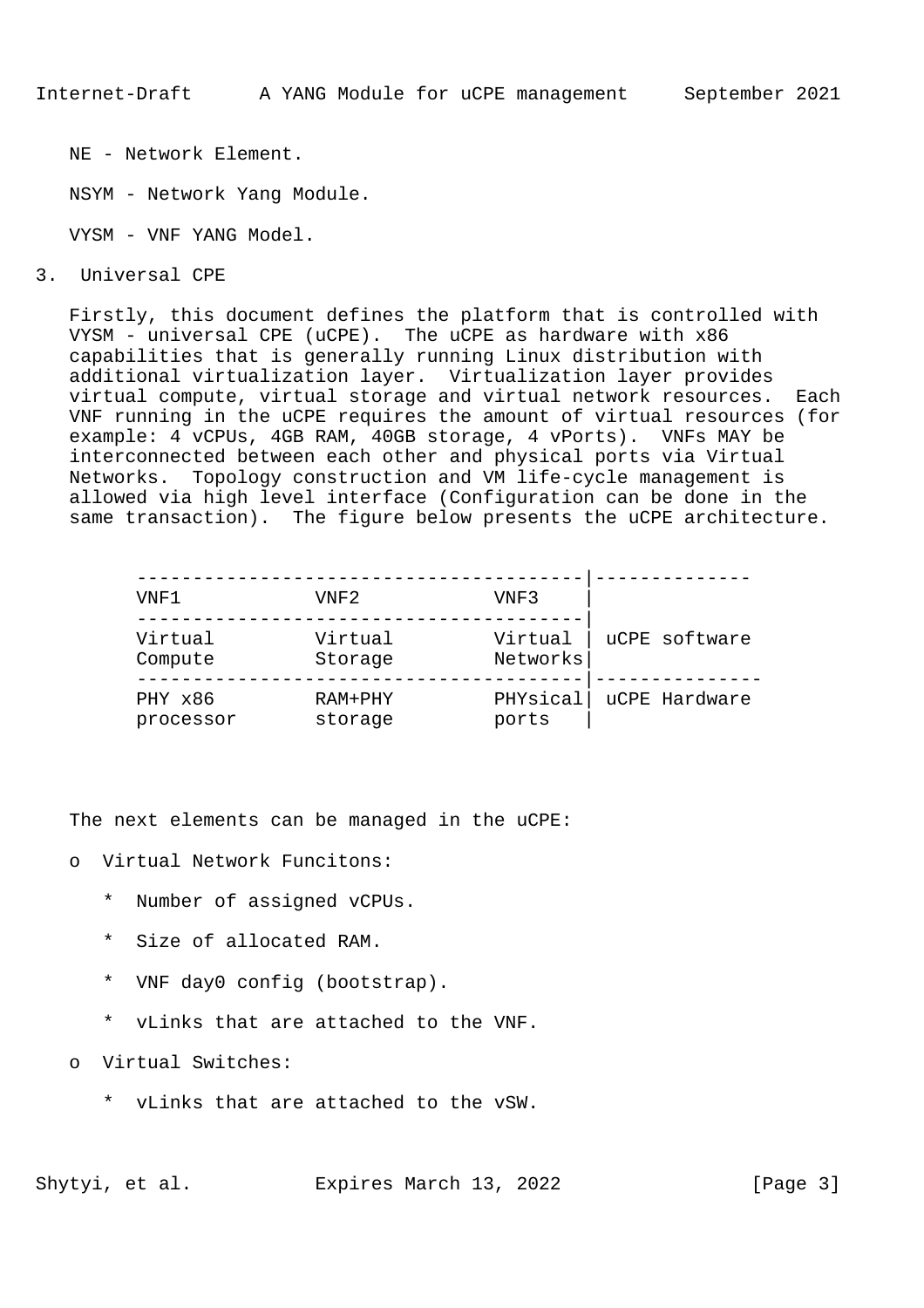- o Virtual Links(vLinks).
- o Physical Ports of the uCPE.
- 3.1. uCPE purpose
	- o uCPE replaces multiple types of equipment (Node#1 Node#5) with 1 unit by virtualizing them as Virtual Network Functions on the top of NFVIs:

: NODE #1 : NODE #2 : NODE #3 :NODE #4: NODE #5 : : +-----------+ : +------+ : +------+ : +--+ : +-----+ : .----|Aggregation|----|CE-L2 |----| CE-L3|----|FW|----|SDWAN|---LAN : | switch | : | | : | | : | | : | | : : +-----------+ : +------+ : +------+ : +--+ : +-----+ :



- o uCPE facilitates the interconnection between the Network Functions (NF) as interconnection between NF is performed via virtual links(that is part of the uCPE management). That means that no need to hire technician to cable the equipment, it could be done via orchestrator.
- o uCPE facilitates the 0day configuration of the VNFs as its 0day configuration can be putted remotely.
- 3.2. uCPE VNF ecosystem example

uCPE supports a Virtual Network Functions of different type:

- o SD-WAN
- o vRouter
- o vFirewall

Shytyi, et al. Expires March 13, 2022 [Page 4]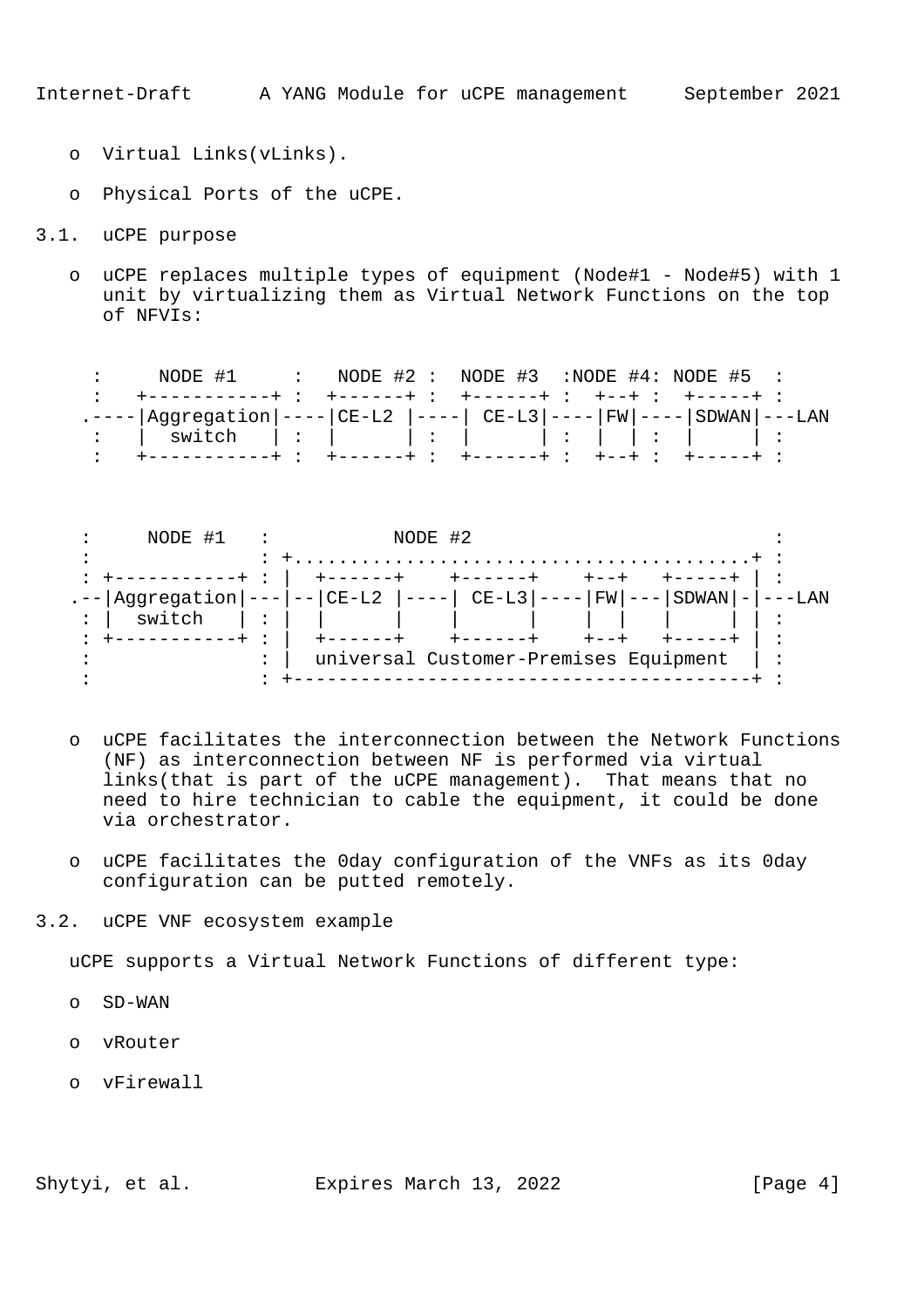- o vLB(vLoad Balancer)
- o vCGNAT(vCarrier Grade NAT)
- o virtual WAN Optimistaion
- o vWireless LAN controller
- o Other...
- 3.3. Internal uCPE service example

 The VNF in the uCPE could be a vRouter or vFirewall or an SD-WAN that is not a default part of virtual network resources of the uCPE. Multiple VNFs MAY be instantiated in the uCPE. With support of links and switches, VNFs MAY participate a service chains. Example of service chains (Note that virtual switch "vs(WAN)" connected to LAN ports and vSW(WAN) is connected to WAN ports):

o vSW(WAN)-l1-vRouter-l2-vSW(LAN).

- o vSW(WAN)-l1-vRouter-l2-vSW(Service)-l3-vFirewall-l4-vSW(LAN).
- o vSW(WAN)-l1-vRouter-l2-vSW(Service1)-l3-vFirewall-l4 vSW(Service2)-l5-SD-WAN-l6-vSW(LAN).
- o vSW(WAN)-l1-SDWAN-l2-vSW(Service)-l3-vFirewall-l4-vSW(LAN).

o

```
 vSW(WAN1)--vRouter--+
                    +--vLoadBalance vFirewall--vSW(LAN)
vSW(WAN2)--vRowter--+ |
                         +-vSW(Service1)+
```
o

```
 vSW(WAN1)--vRouter(ISP1)--+
                         +--SD-WAN vFirewall--vSW(LAN)
vSW(WAN2) --vRouter(ISP2) --+ |
                              +-vSW(Service1)+
```
Shytyi, et al. Expires March 13, 2022 [Page 5]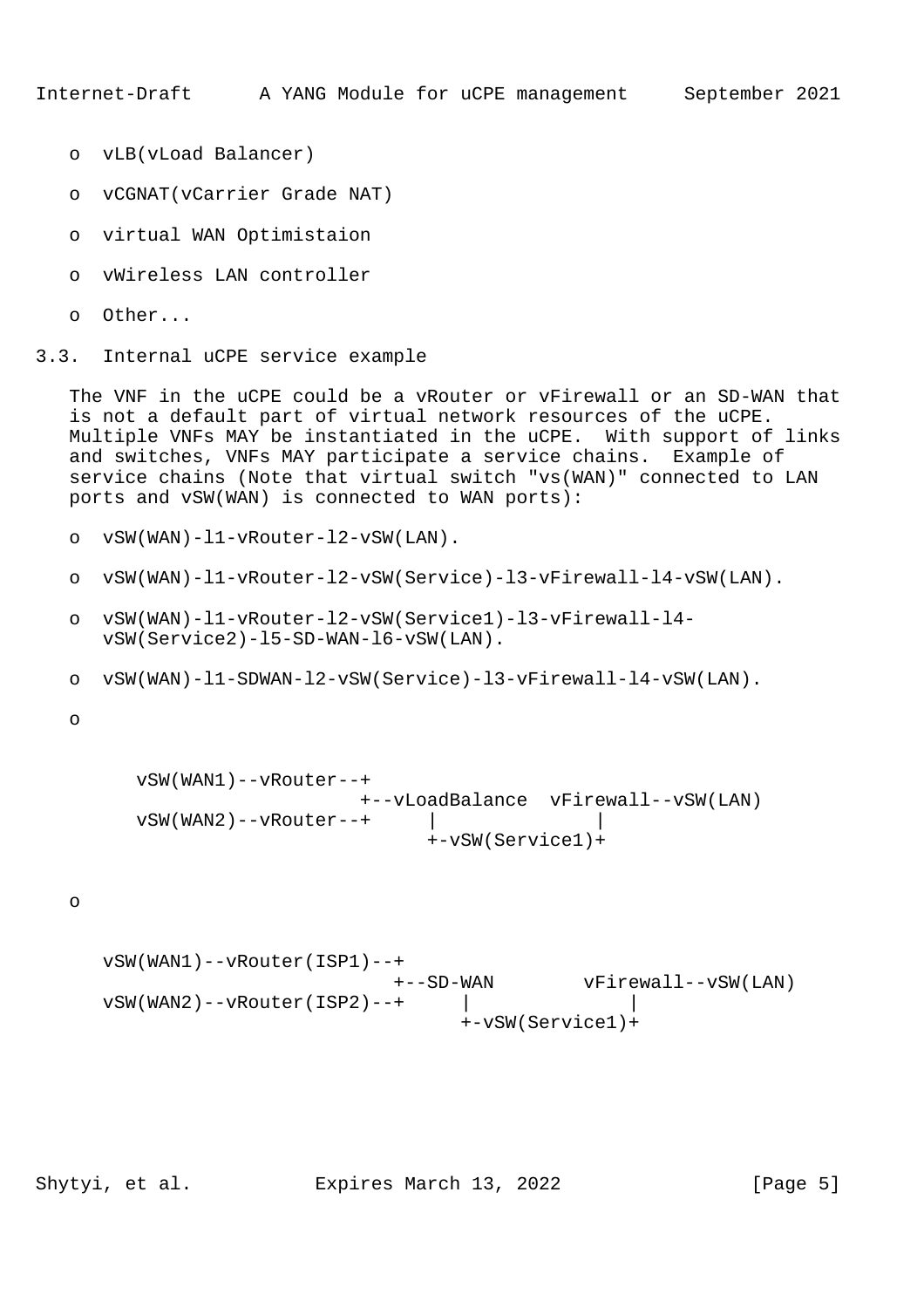# 4. YANG Model for uCPE management

 Secondly, this document defines and classifies the YANG Model for uCPE Management. This Module is modeled representation of the specific network requirements. It provides abstraction of network configuration and operations. The YANG Model for uCPE Management does not describe all configuration to be performed on the devices, but provides the configuration that is required for the "Network to Network Element(s)" decomposition process RFC 8199 [RFC8199]. Example of the decomposition is presented in the figure below.

 The Network YANG module exposes the configuration commands via the Northbound interfaces of the orchestrator. Therefore the set of the commands modeled in the VYSM can be inputted via Notrhbound interfaces(for example CLI). In the example the command "vm VNF1" is passed via Northbound interface to the orchestrator. It defines the virtual machine name. Further the same configuration MAY be transformed to the one or multiple Network Element payloads (for example xml for NETCONF) that carry an equivalent of commands such as "nf nf-name VNF1"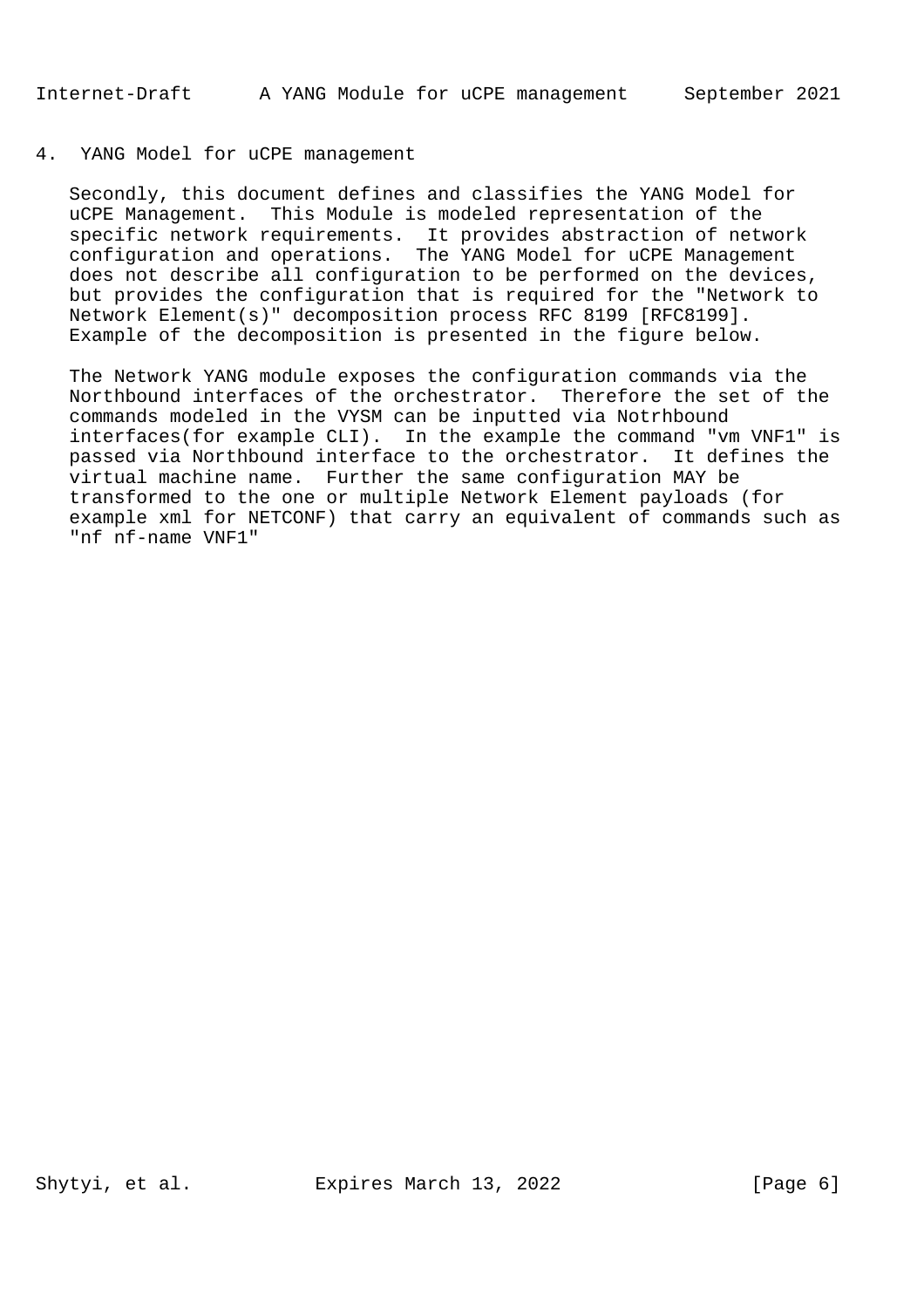|                        |                             | -+-+-+-+-+-+                                     |                                                            |
|------------------------|-----------------------------|--------------------------------------------------|------------------------------------------------------------|
|                        |                             |                                                  |                                                            |
|                        |                             | config t                                         |                                                            |
|                        |                             | vm VNF1                                          |                                                            |
|                        |                             | -+-+-+-+-+-+-+-+-+                               |                                                            |
|                        |                             |                                                  |                                                            |
|                        |                             |                                                  |                                                            |
|                        |                             |                                                  |                                                            |
|                        |                             |                                                  |                                                            |
| Network YANG Module    |                             |                                                  | <= scope of this document                                  |
|                        | -+-+-+-+-+-+-+-+-+-+-+-+-+- |                                                  |                                                            |
|                        |                             |                                                  |                                                            |
|                        |                             | ################################                 |                                                            |
| #                      | #                           |                                                  |                                                            |
|                        |                             |                                                  |                                                            |
|                        |                             | 'Module1 ' ' Module 2 ' ' Module3 '              |                                                            |
|                        |                             |                                                  |                                                            |
| #                      | #<br>#                      | #                                                |                                                            |
| #<br>####              |                             | #############                                    | #######################<br>#                               |
| #                      |                             |                                                  |                                                            |
| -+-+-+-+-+-+-+         |                             | -+-+-+-++-+-+-+-+-+-+                            | -+-+-+-+-+-+-+-+                                           |
| #                      |                             |                                                  |                                                            |
|                        |                             |                                                  | Network # element 1 Network # element 2 Network # element3 |
| ++-+-+-+-+-+-+-+-+-+-+ |                             | -+-+-+-++-+-+-+-+-+-+-+-+-+-                     | +-+-+-+-+-+-+-+-+                                          |
| domains domain VNF1    |                             | tenants tenant name $VNF1$     nf nf-name $VNF1$ |                                                            |
| ++-+-+-+-+-+-+-+-+-+-+ |                             | -+-+-+-++-+-+-+-+-+-+-+-+-+-                     | +-+-+-+-+-+-+-+-+                                          |

5. Components for uCPE Management

This section provides a components overview to manage the uCPE.

 There are multiple RFCs and drafts produced by the IETF community, that are referenced in the YANG tree to manage the uCPE. Each document produced by the IETF covers a part of uCPE Management. The list of the documents is provided below:

- o [RFC8530] logical network elements (VNFs) properties.
- o [RFC8345] definition of networks, nodes, node-termination points: network includes the uCPE with uCPE's physical termination points.
- o [I-D.ietf-teas-sf-aware-topo-model]physical ports and service functions (VNFs) interconnection matrices (PhyPort-VNF, VNF-VNF).

Shytyi, et al. Expires March 13, 2022 [Page 7]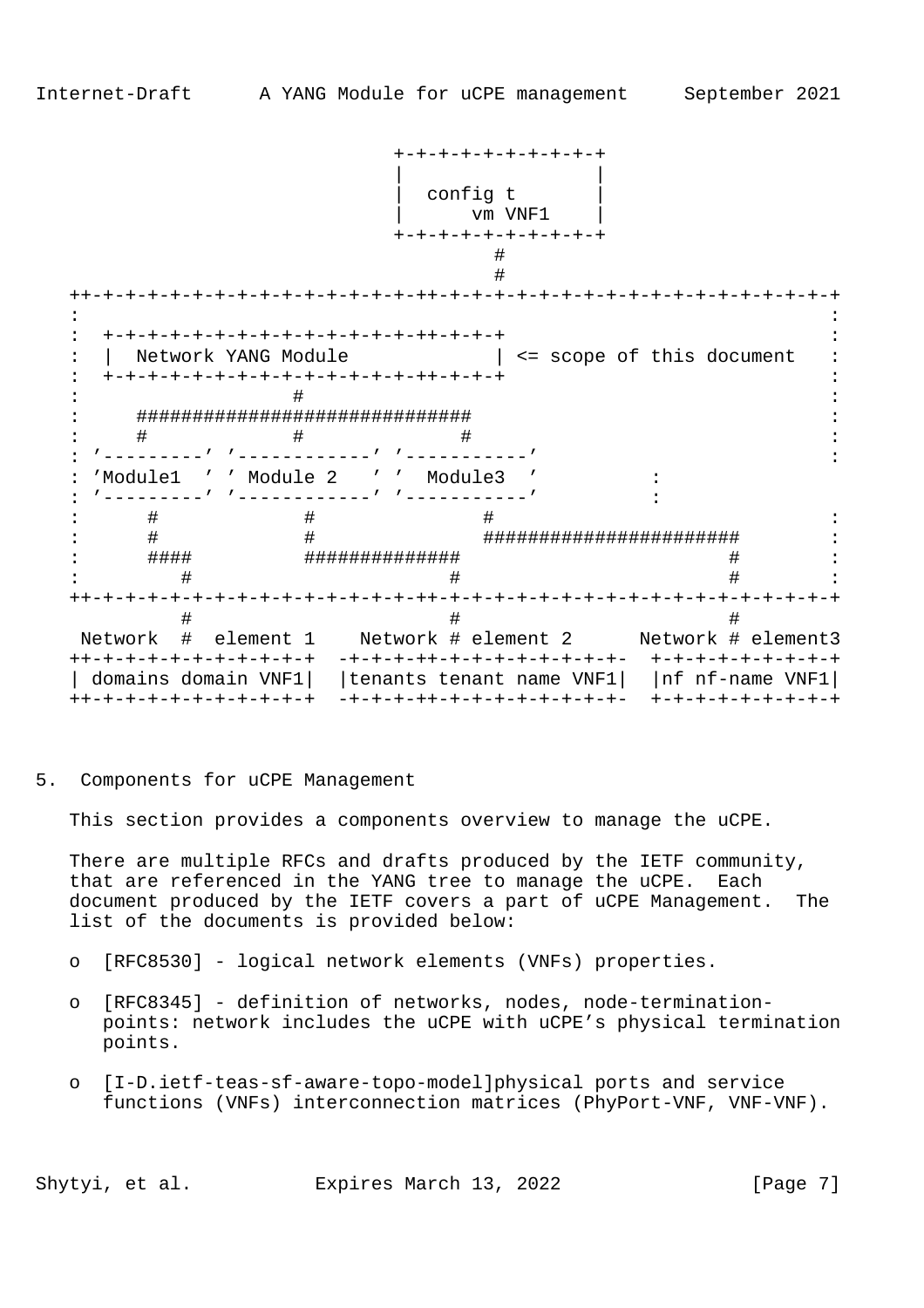o This document itself provides yang modules that completes the existing documents produced by IETF.

 This document introduces yang modules for 'logical network elements properties(VNFs)" part:

- o day0-info: mapping between variables inside of the bootstrap config and required values in the list "day0-info". In the bootstrap config the variable could be putted instead value. The value could be set in the day0-info part (check the YANG model) and after the value in the list will be mapped to the variable in the bootstrap config.
- o vCPU/vRAM/vDisk/VNF-ports leafs and lists.

 The minimal list of yang models required for compilation of the YANG tree to manage the uCPE is presented below:

- o ieee-dot1Q-types
- o ietf-interfaces
- o ietf-ip
- o ietf-logical-network-element
- o ietf-network
- o ietf-network-instance
- o ietf-ietf-network-topology
- o ietf-routing-types
- o ietf-te-topology
- o ietf-te-topology-sf
- o ietf-te-types
- o ietf-yang-schema-mount
- o etsi-sol-006-deviation
- o The YANG modules introduced in this document:

o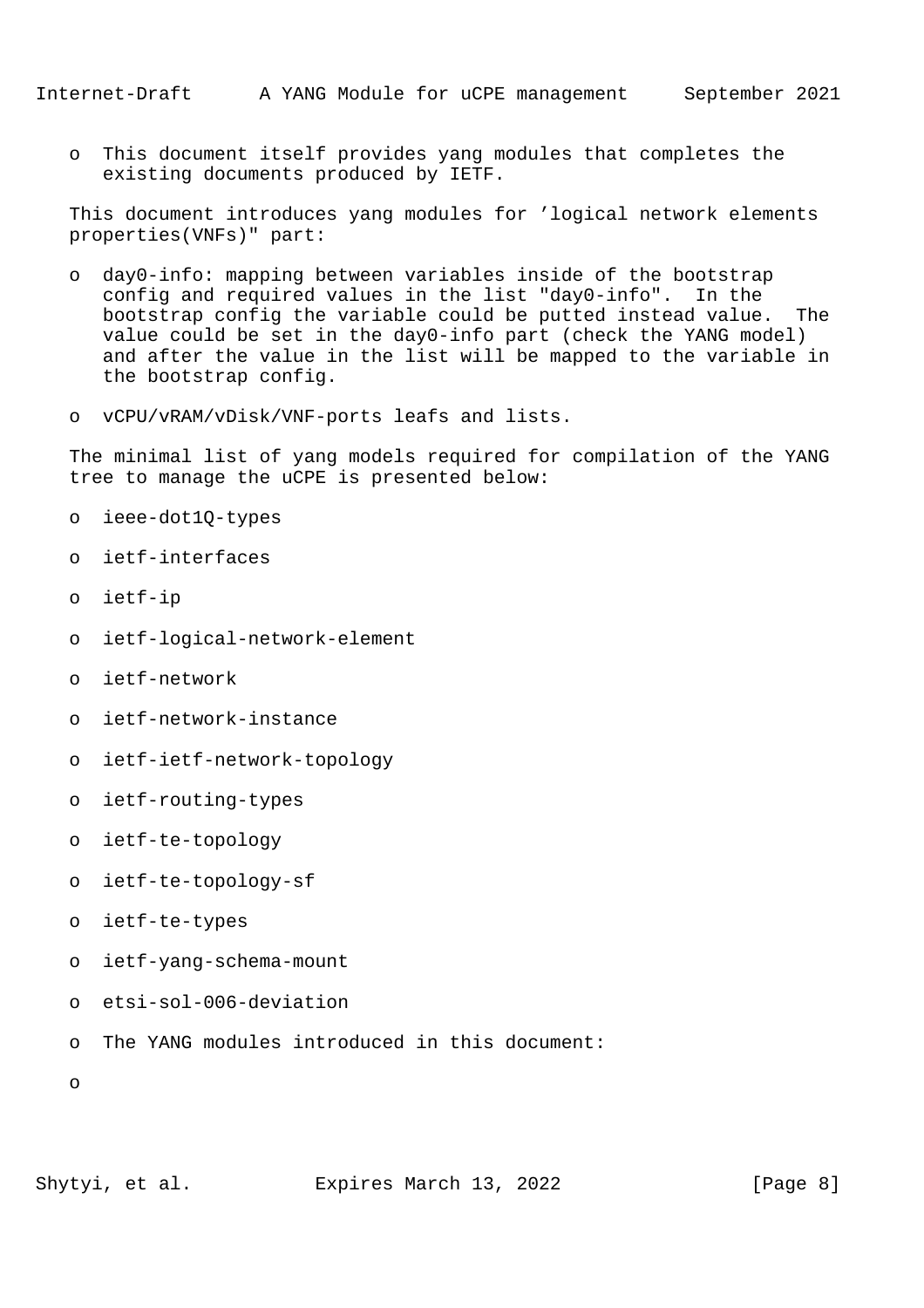- \* ietf-ucpe-lne-properties
- \* ietf-ucpe-lt-virtual-link-id
- \* ietf-ucpe-ni-properties
- \* ietf-ucpe-node-type
- 6. Set of YANG Models

```
 This section provides a YANG models that address uCPE netowork
 service resources management oranized according to the ID
 [I-D.ietf-netmod-yang-packages]
```

```
 <CODE BEGINS> file "ietf-ucpe-network-service-pkg.json"
  ====== = NOTE: ' \iota' line wrapping per BCP XX (RFC XXXX) ============
     {
      "ietf-yang-instance-data:instance-data-set": {
        "name": "ietf-ucpe-network-service-pkg",
        "pkg-schema": {
          package: "ietf-yang-package-defn-pkg@0.1.0.json"
        },
        "description": "YANG package for universal CPE network service",
        "content-data": {
          "ietf-yang-package-instance:yang-package": {
            "name": "ietf-ucpe-network-service-pkg",
            "version": "0.0.1",
            "timestamp": "2021-09-09T17:00:00Z",
            "organization": "IETF OPSAWG Working Group",
            "contact" : "WG Web: <http://tools.ietf.org/wg/opsawg/>, \
                       WG List: <mailto:opsawg@ietf.org>, \
             Author: <mailto:ietf.dmytro@shytyi.net>",
        "description": "IETF uCPE network service YANG package.\
\mathcal{N} This package defines a small sample set of \
              YANG modules that could represent the basic set of \setminusmodules that a standard universal CPE device might be \setminus expected \
               to support.",
            "reference": "XXX, draft-shytyi-opsawg-vysm-10.xml",
            "location": [ "https://github.com/dmytroshytyi/ucpe-ietf/\
                                       ietf-ucpe-service@v0.0.1.json" ],
            "module": [
\{ "name": "ieee-dot1Q-types,
```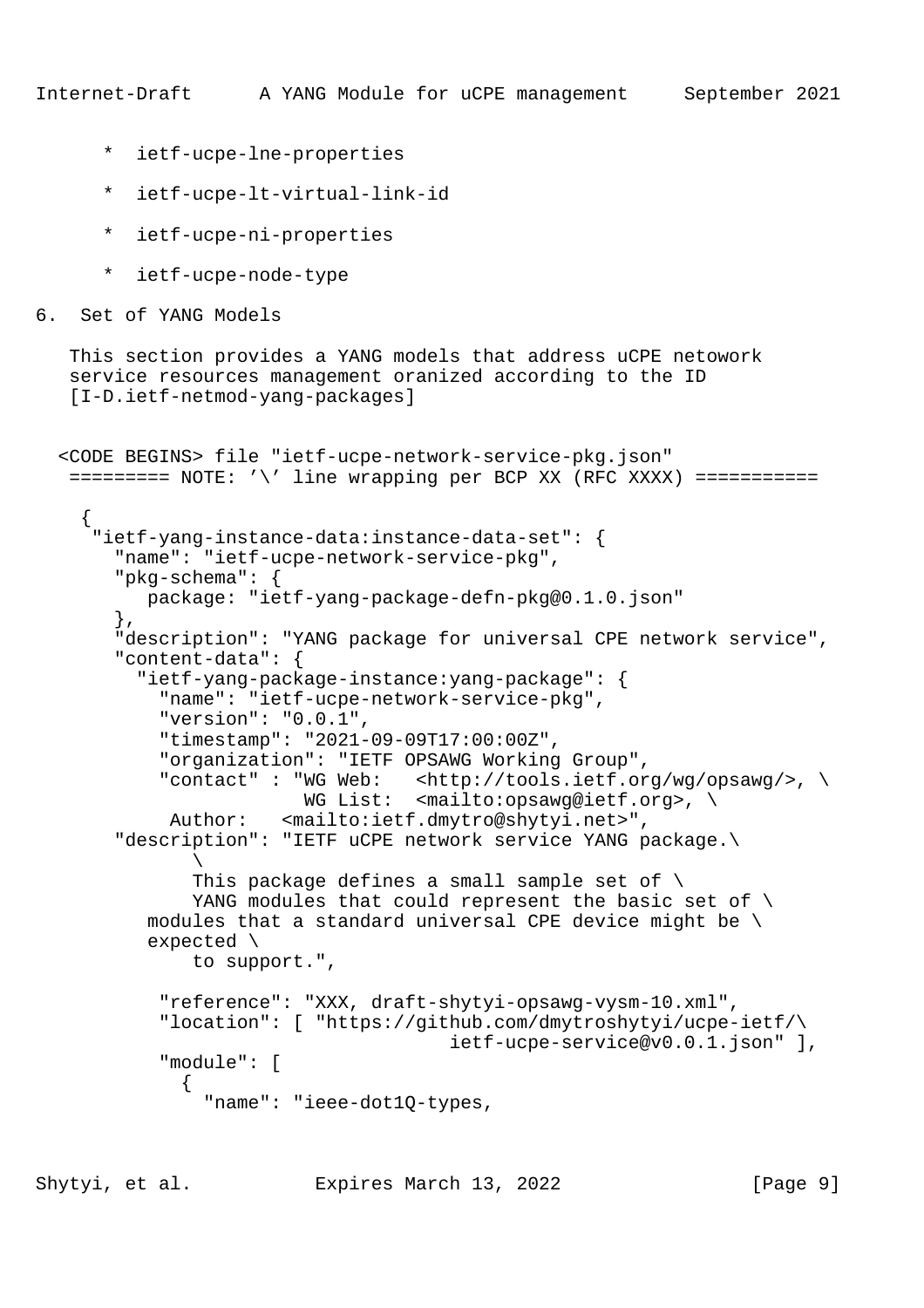```
 "revision": "2015-08-18",
                "location": [ "/https://github.com/dmytroshytyi/\
                 ucpe-ietf/blob/master/ieee-dot1Q-types.yang" ],
              },
\{ "name": "ietf-interfaces",
                "revision": "2018-02-20",
                "location": [ "https://github.com/dmytroshytyi/\
                 ucpe-ietf/blob/master/\
                 ietf-interfaces%402018-02-20.yang" ],
              },
\{ "name": "ietf-ip",
                "revision": "2018-02-22",
                "location": [ "https://github.com/dmytroshytyi/ucpe-ietf\
                 /blob/master/ietf-ip%402018-02-22.yang" ],
             \left\{ \begin{array}{c} \text{ }\\ \text{ }\\ \text{ }\\ \text{ } \end{array} \right.\{ "name": "ietf-logical-network-element",
                "revision": "2019-01-25",
                "location": [ "https://github.com/dmytroshytyi/\
                 ucpe-ietf/blob/master/\
                 ietf-logical-network-element%402019-01-25.yang" ],
              },
\{ "name": "ietf-network",
                "revision": "2018-02-26",
                "location": [ "https://github.com/dmytroshytyi/\
                 ucpe-ietf/blob/master/\
                 ietf-network%402018-02-26.yang" ],
              },
\{ "name": "ietf-network-instance",
                "revision": "2019-01-21",
                "location": [ "https://github.com/dmytroshytyi/\
                 ucpe-ietf/blob/master/\
                 ietf-network-instance%402019-01-21.yang" ],
              },
\{ "name": "ietf-network-topology",
                "revision": "2018-02-26",
                "location": [ "https://github.com/dmytroshytyi/\
                 ucpe-ietf/blob/master/\
                 ietf-network-topology%402018-02-26.yang" ],
              },
\{ "name": "ietf-routing-types",
                "revision": "2017-12-04",
```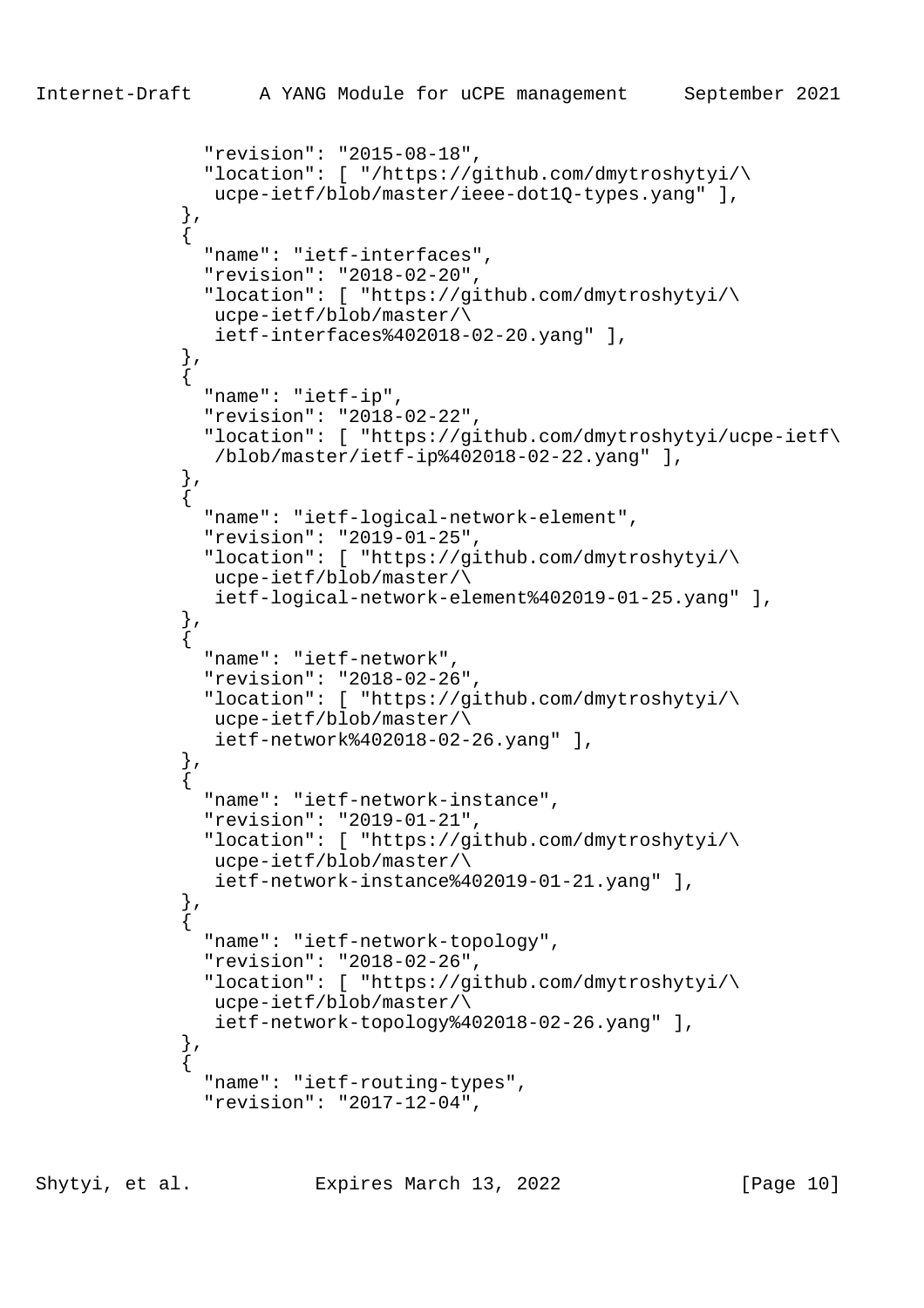```
 "location": [ "https://github.com/dmytroshytyi/\
                 ucpe-ietf/blob/master/\
                 ietf-routing-types%402017-12-04.yang" ],
              },
\{ "name": "ietf-te-topology",
                "revision": "2019-02-07",
                "location": [ "https://github.com/dmytroshytyi/\
                 ucpe-ietf/blob/master/\
                 ietf-te-topology%402019-02-07.yang" ],
             } ,<br> \left\{ \begin{array}{c} \vspace{0.1cm} \\ \vspace{0.1cm} \end{array} \right.\{ "name": "ietf-te-topology-sf",
                "revision": "2019-11-03",
                "location": [ "https://github.com/dmytroshytyi/\
                 ucpe-ietf/blob/master/\
                 ietf-te-topology-sf%402019-11-03.yang" ],
              },
\{ "name": "ietf-te-types",
                "revision": "2019-11-18",
                "location": [ "https://github.com/dmytroshytyi/\
                 ucpe-ietf/blob/master/\
                 ietf-te-types%402019-11-18.yang" ],
              },
\{ "name": "ietf-ucpe-lne-properties",
                "revision": "2019-11-21",
                "location": [ "https://github.com/dmytroshytyi/\
                 ucpe-ietf/blob/master/\
                 ietf-ucpe-lne-properties%402019-11-21.yang" ],
              },
\{ "name": "ietf-ucpe-lt-virtual-link-id",
                "revision": "2020-02-14",
                "location": [ "https://github.com/dmytroshytyi/\
                 ucpe-ietf/blob/master/\
                 ietf-ucpe-lt-virtual-link-id%402020-02-14.yang" ],
              },
\{ "name": "ietf-ucpe-ni-properties",
                "revision": "2019-11-27",
                "location": [ "https://github.com/dmytroshytyi/\
                 ucpe-ietf/blob/master/\
                 ietf-ucpe-ni-properties%402019-11-27.yang" ],
              },
\{ "name": "ietf-ucpe-node-type",
```
Shytyi, et al. Expires March 13, 2022 [Page 11]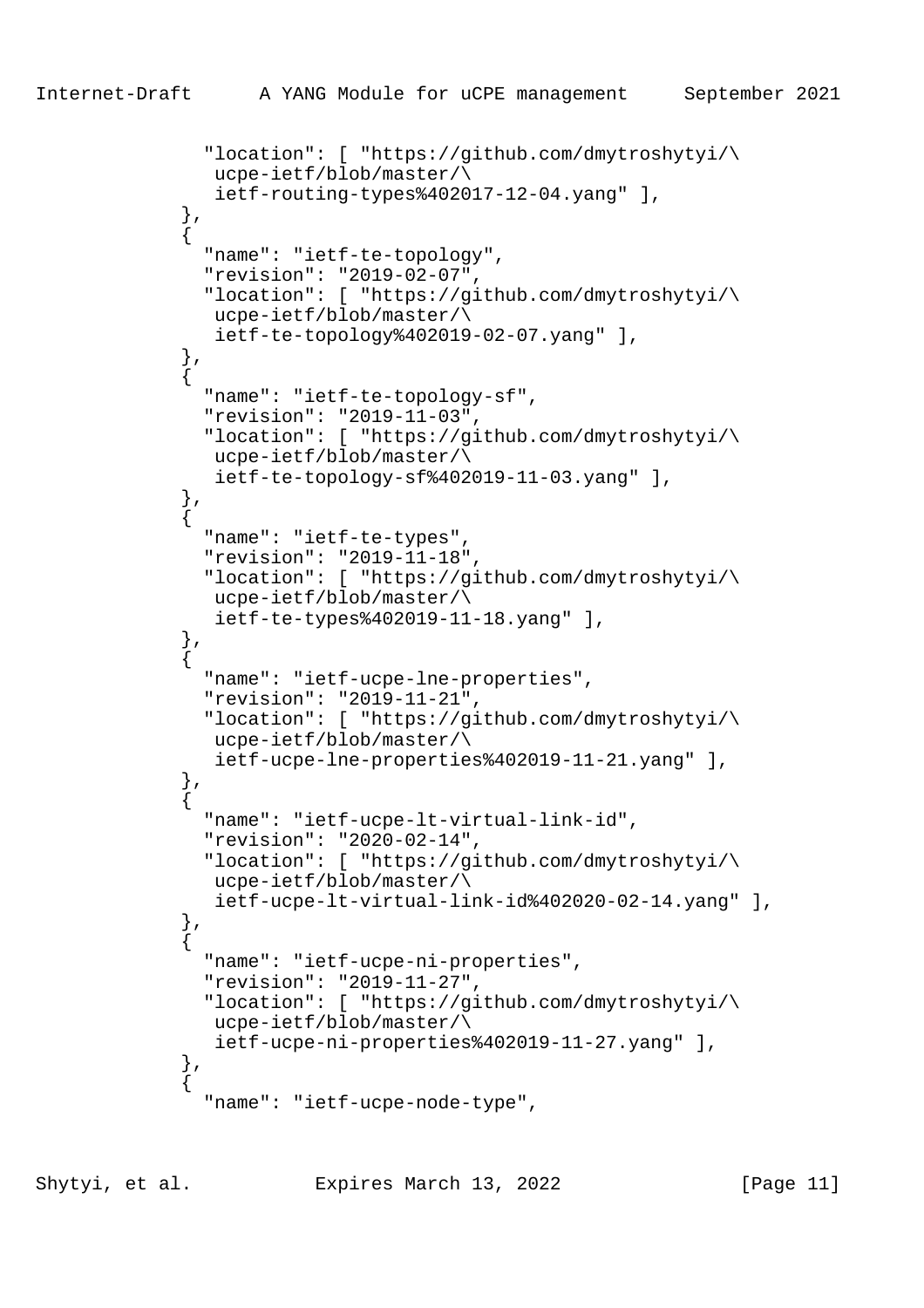```
 "revision": "2020-02-14",
               "location": [ "https://github.com/dmytroshytyi/\
                ucpe-ietf/blob/master/\
                ietf-ucpe-node-type%402020-02-14.yang" ],
             },
\{ "name": "ietf-ucpe-ni-properties",
               "revision": "2019-11-27",
               "location": [ "https://github.com/dmytroshytyi/\
                ucpe-ietf/blob/master/\
                ietf-ucpe-ni-properties%402019-11-27.yang" ],
             },
\{ "name": "ietf-yang-schema-mount",
               "revision": "2019-01-14",
               "location": [ "https://github.com/dmytroshytyi/\
                ucpe-ietf/blob/master/\
                ietf-yang-schema-mount%402019-01-14.yang" ],
             },
\{ "name": "etsi-nfv-common-deviation",
               "revision": "2020-06-10",
               "location": [ "https://github.com/dmytroshytyi/\
                ucpe-ietf/blob/master/\
                submodules/etsi-nfv-common-deviation.yang" ],
             },
\{ "name": "etsi-nfv-vnf-deviation",
               "revision": "2020-06-10",
               "location": [ "https://github.com/dmytroshytyi/\
                ucpe-ietf/blob/master/\
                submodules/etsi-nfv-vnf-deviation.yang" ],
 }
           ]
         }
       }
   <CODE ENDS>
```
7. Diagram overview of YANG Data Model tree for uCPE management

 This section provides an overview of the Data YANG Model that MAY be made with "pyang" utility. The figure below presents the tree diagram.

 } }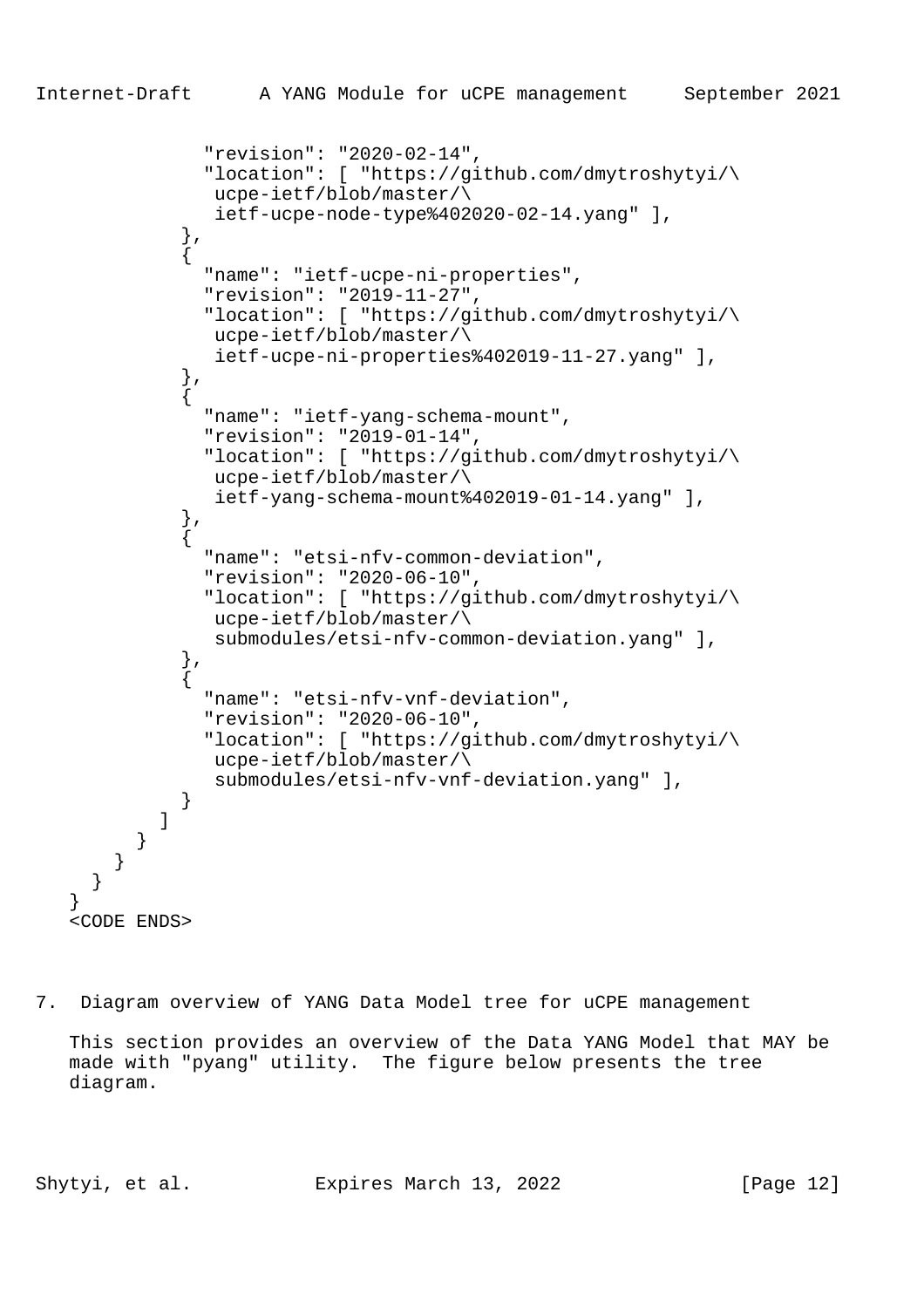```
module: ietf-logical-network-element
+--rw logical-network-elements
   +--rw logical-network-element* [name]
      +--rw name string
      +--rw managed? boolean
      +--rw description? string
      +--rw root
      +--rw ietf-ucpe:logical-network-element-properties
        +--rw ietf-ucpe:etsi
          | +--rw ietf-ucpe:vnfd? -> /nfv/vnfd/id
           | +--rw ietf-ucpe:vdu? -> /nfv/vnfd[id=current()\
                    /../vnfd]/vdu/id
       +--rw ietf-ucpe:supporting-node? -> /nw:networks\
                    /network/node/node-id
        +--rw ietf-ucpe:uuid? enumeration
        +--rw ietf-ucpe:uuid-custom-value? string
        +--rw ietf-ucpe:persistance-id? string
         +--rw ietf-ucpe:pci-passthrough
           | +--rw ietf-ucpe:device* [device-name]
              | +--rw ietf-ucpe:device-name string
 | +--rw ietf-ucpe:vendor-id? string
 | +--rw ietf-ucpe:device-id? string
             | +--rw ietf-ucpe:device-index? int64
         +--rw ietf-ucpe:sf-cp-params* [sf-connection-point-id]
           | +--rw ietf-ucpe:sf-connection-point-id string
           | +--rw ietf-ucpe:io-acceleration
 | | +--rw ietf-ucpe:interface-type? enumeration
 | | +--rw ietf-ucpe:interface-model? enumeration
             | | +--rw ietf-ucpe:number-of-queues? uint64
           | +--rw ietf-ucpe:mac-params
             | +--rw ietf-ucpe:mac-type? enumeration
              | +--rw ietf-ucpe:custom-mac-address? string
         +--rw ietf-ucpe:simplified-lne-props
         | +--rw ietf-ucpe:sf-connection-points* \
                    [sf-connection-point-id]
           | | +--rw ietf-ucpe:sf-connection-point-id string
           | +--rw ietf-ucpe:ram? uint64
           | +--rw ietf-ucpe:cpu? uint64
           | +--rw ietf-ucpe:storages* [id]
              | +--rw ietf-ucpe:id string
             | +--rw ietf-ucpe:location? string
         +--rw ietf-ucpe:day0-config
 +--rw ietf-ucpe:location? string
 +--rw ietf-ucpe:day0-var-path? string
           +--rw ietf-ucpe:variable* [name]
              +--rw ietf-ucpe:name string
              +--rw ietf-ucpe:value? string
module: ietf-network
```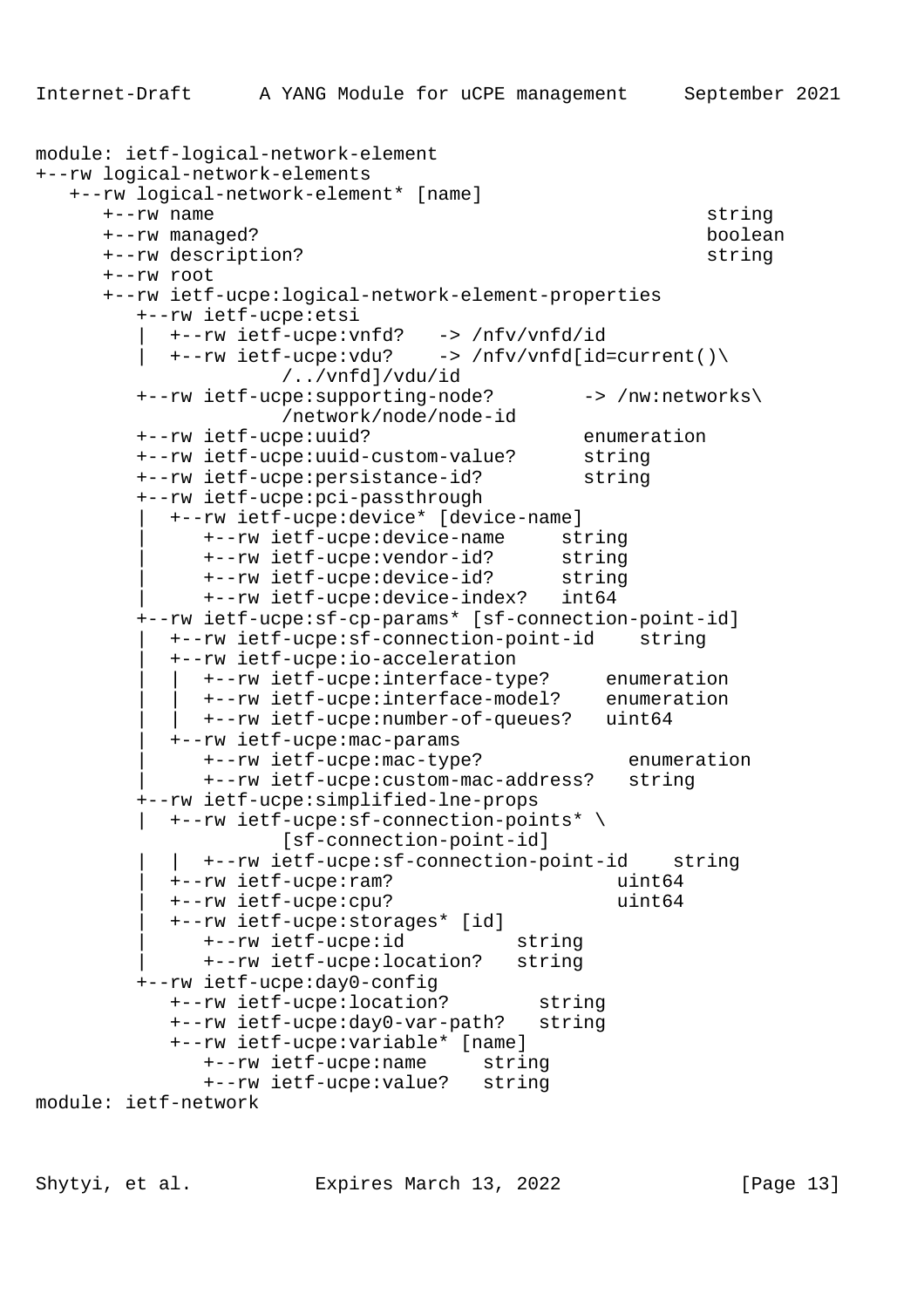```
+--rw networks
    +--rw network* [network-id]
      | +--rw network-id network-id
       | +--rw network-types
         | | +--rw tet:te-topology!
            | | +--rw tet-sf:sf!
       | +--rw supporting-network* [network-ref]
      | +--rw network-ref -> /networks/network\
                       /network-id
       | +--rw node* [node-id]
          | | +--rw node-id node-id
          | | +--rw supporting-node* [network-ref node-ref]
         | +--rw network-ref \rightarrow ../../../supporting\
                       -network/network-ref
           | | | +--rw node-ref -> /networks/network\
                       /node/node-id
          | | +--rw nt:termination-point* [tp-id]
             | | | +--rw nt:tp-id tp-id
            +--rw nt:supporting-termination-point* \
                   [network-ref node-ref tp-ref]
            | +--rw nt:network-ref -> ../../../\
                  nw:supporting-node/network-ref
         \vert \vert +--rw nt:node-ref -> ../../../\
                   nw:supporting-node/node-ref
               | | | +--rw nt:tp-ref -> \
                  /nw:networks/network[nw:network-id=current()/ \setminus ../network-ref]/node[nw:node-id=current()/\
                       ../node-ref]/termination-point/tp-id
          | | +--rw tet:te-node-id? te-types:te-node-id
          | | +--rw tet:te!
            +--rw tet:te-node-template* ->> . ./. ./. .\ /te/templates/node-template\
                   /name {template}?
             | | | +--rw tet:te-node-attributes
                | | | | +--rw tet-sf:service-function
                   | | | | +--rw tet-sf:connectivity-matrices
                      | | | | | +--rw tet-sf:connectivity-matrix* [id]
                         | | | | | +--rw tet-sf:id uint32
                         | | | | | +--rw tet-sf:from
                            | | | | | | +--rw tet-sf:service-function-id? string
                            | | | | | | +--rw tet-sf:sf-connection-point-id? string
                        +--rw tet-sf:to
                            | | | | | | +--rw tet-sf:service-function-id? string
                        | +--rw tet-sf:sf-connection-point-id? string
                         | | | | | +--rw tet-sf:enabled? boolean
                        +--rw tet-sf:direction? \
                       connectivity-direction
                         | | | | | +--rw tet-sf:virtual-link-id? string
```
Shytyi, et al. Expires March 13, 2022 [Page 14]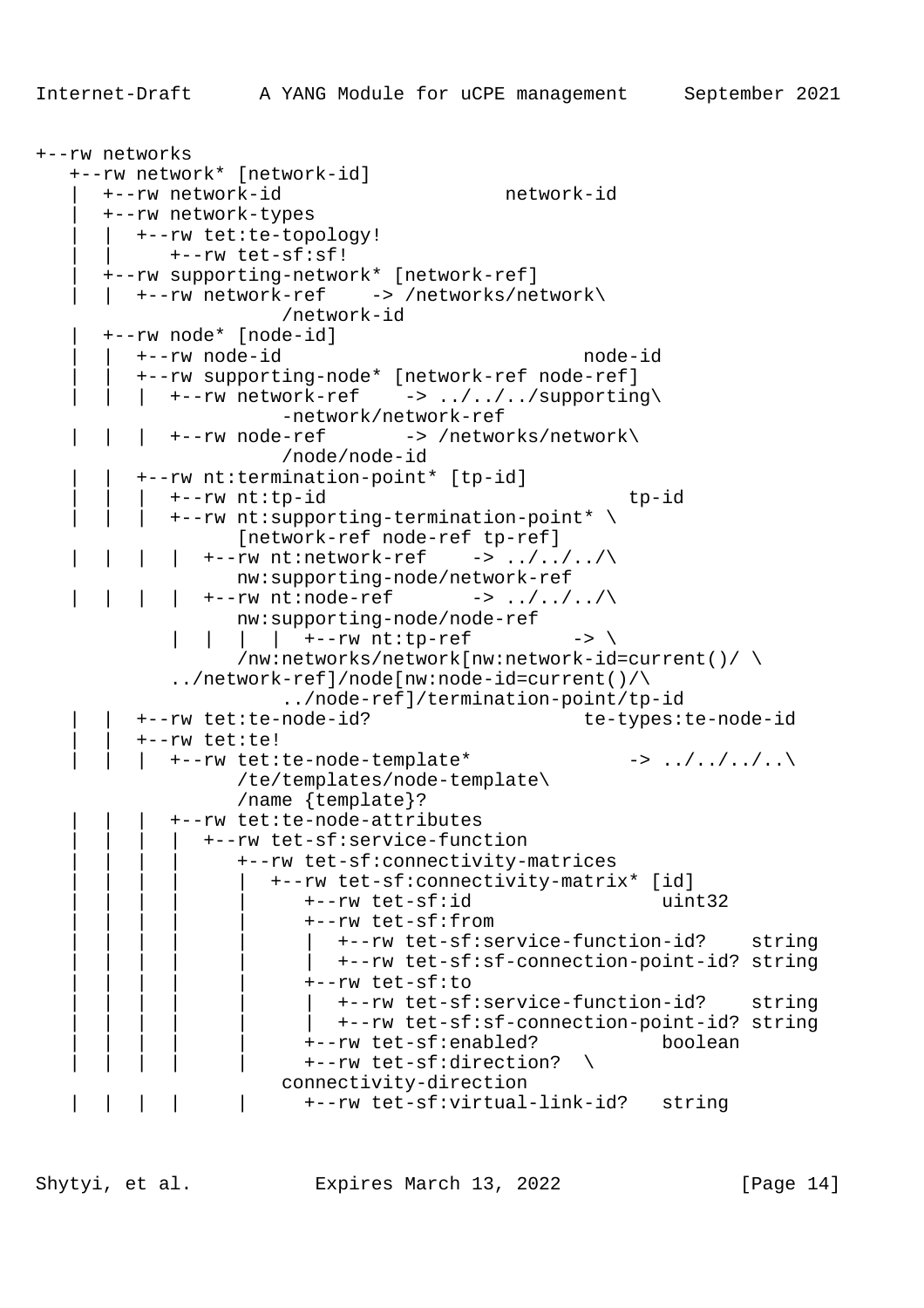```
Internet-Draft A YANG Module for uCPE management September 2021
                | | | | +--rw tet-sf:link-terminations
                   | | | | +--rw tet-sf:link-termination* [id]
                     | | | | +--rw tet-sf:id uint32
                     | | | | +--rw tet-sf:from
                    | +--rw \text{ tet-sf:tp-ref?} -> ../../../../../\
                    ../../nt:termination-point/tp-id
                     | | | | +--rw tet-sf:to
                    \vert +--rw tet-sf:service-function-id? \setminus string
                   | +--rw tet-sf:sf-connection-point-id? \setminus string
 | | | | +--rw tet-sf:enabled? boolean
                   +--rw tet-sf:direction?
                   connectivity-direction
                     | | | | +--rw lt-vlink-id:virtual-link-id? string
module: ietf-network-instance
  +--rw network-instances
     +--rw network-instance* [name]
       +--rw name string
       +--rw enabled? boolean
       +--rw description? string
       +--rw (ni-type)?
       +--rw (root-type)
          +--:(vrf-root)
          | +--rw vrf-root
```
 +--:(vsi-root) | +--rw vsi-root | +--rw ietf-ucpe-ni:network-instance-properties | +--rw ietf-ucpe-ni:sf-connection-points\* \ [sf-connection-point-id] | | +--rw ietf-ucpe-ni:sf-connection-point-id string | | +--rw ietf-ucpe-ni:stacked-vlans  $|$  +--rw ietf-ucpe-ni:outer-VLAN-0x8100? d1q:vid-range | | | +--rw ietf-ucpe-ni:inner-VLANs-0x8100\* uint16 | | +--rw ietf-ucpe-ni:QinQ | | | +--rw ietf-ucpe-ni:svlan-0x88a8? d1q:vid-range | | | +--rw ietf-ucpe-ni:cvlans-0x8100\* uint16 | | +--rw ietf-ucpe-ni:dot1q-vlan | | +--rw ietf-ucpe-ni:access-tag? \ d1q:vid-range +--rw ietf-ucpe-ni:trunk-allowed-vlans\* \ uint16 | | +--rw ietf-ucpe-ni:port-mode? \ enumeration | +--rw ietf-ucpe-ni:io-acceleration

Shytyi, et al. Expires March 13, 2022 [Page 15]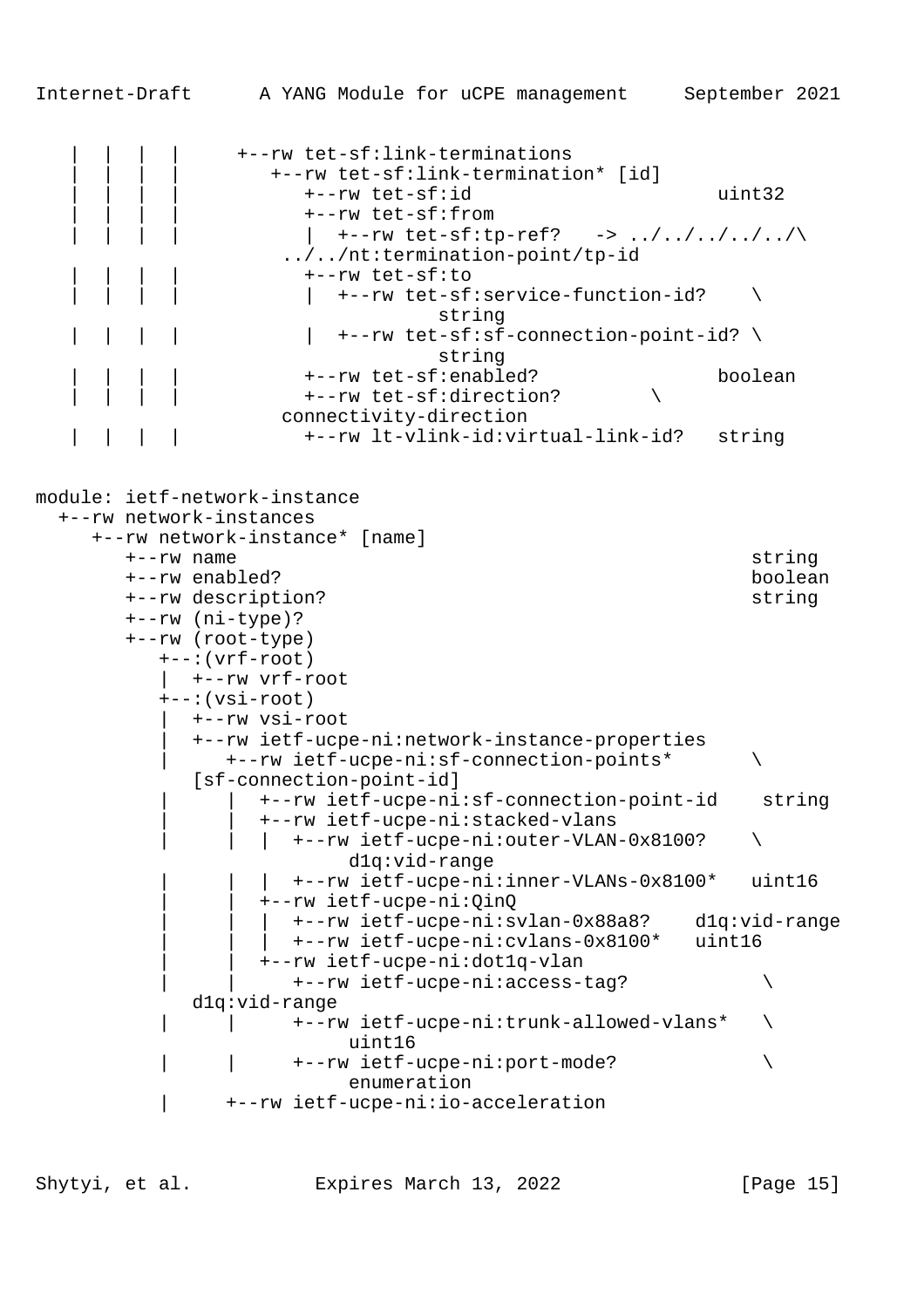```
Internet-Draft A YANG Module for uCPE management September 2021
                | | +--rw ietf-ucpe-ni:dpdk
                   | | | +--rw ietf-ucpe-ni:rx-queues? uint16
                   | | | +--rw ietf-ucpe-ni:tx-queues? uint16
                | +--rw ietf-ucpe-ni:cpu-mask? uint16
               | | +--rw ietf-ucpe-ni:ebpf-xdp
              | +--rw ietf-ucpe-ni:ni-area? identityref
             +--rw ietf-ucpe-ni:supporting-node? -> \
                    /nw:networks\
                       /network/node/node-id
         +--: (vv-root)
            +--rw vv-root
module: ietf-ucpe-lne-properties
  +--rw nfv
     +--rw vnfd* [id]
       +--rw id string
       +--rw provider string
       +--rw product-name string
       +--rw software-version string
       +--rw version string
       +--rw product-info-name? string
       +--rw product-info-description? string
       +--rw vnfm-info* string
       +--rw localization-language? string
       +--rw default-localization-language? string
       +--rw vdu* [id]
         | +--rw id string
         | +--rw name string
         | +--rw description? string
         | +--rw int-cpd* [id]
    etc... Following ETSI SOL006
```
8. Security Considerations

At this time, no security considerations are addressed by this memo.

9. IANA Considerations

No request to IANA at this time.

10. Acknowledgements

the authors would like to thank:

o Mahesh Jethanandani.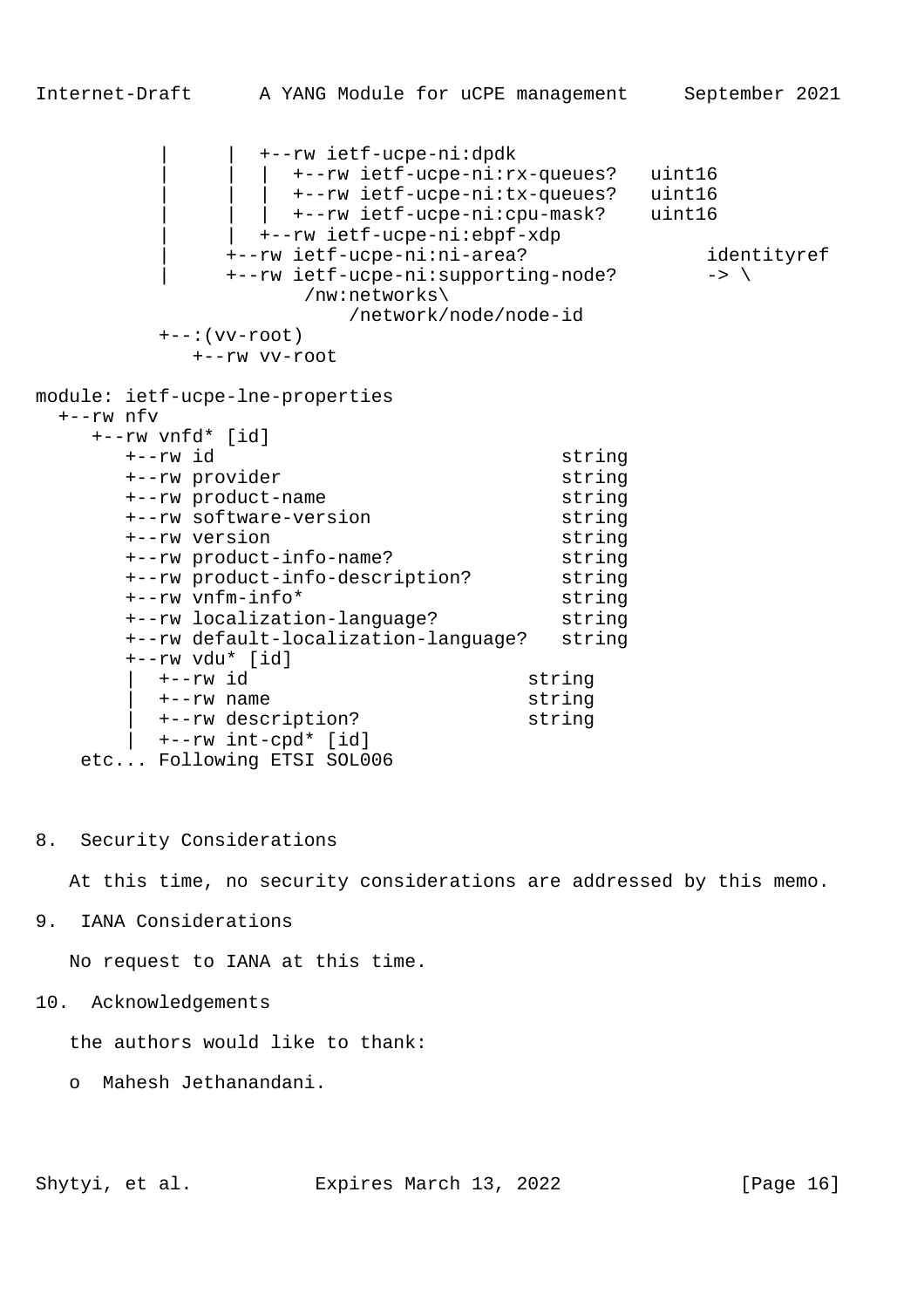- o Robert Varga.
- o Bill Wu.
- o Joe Clarke.
- o Tom Petch.
- o Martin Bjorklund.
- o Schonwalder Jurgen.
- o Dean Bogdanovic.
- o Bo Wu.

for their valuable comments.

#### 11. Normative References

 [I-D.ietf-netmod-yang-packages] Wilton, R., Rahman, R., Clarke, J., Sterne, J., and B. Wu, "YANG Packages", draft-ietf-netmod-yang-packages-01 (work in progress), November 2020.

- [I-D.ietf-teas-sf-aware-topo-model] Bryskin, I., Liu, X., Lee, Y., Guichard, J., Contreras, L., Ceccarelli, D., and J. Tantsura, "SF Aware TE Topology YANG Model", draft-ietf-teas-sf-aware-topo-model-03 (work in progress), March 2019.
- [RFC2119] Bradner, S., "Key words for use in RFCs to Indicate Requirement Levels", BCP 14, RFC 2119, DOI 10.17487/RFC2119, March 1997, <https://www.rfc-editor.org/info/rfc2119>.
- [RFC8199] Bogdanovic, D., Claise, B., and C. Moberg, "YANG Module Classification", RFC 8199, DOI 10.17487/RFC8199, July 2017, <https://www.rfc-editor.org/info/rfc8199>.
- [RFC8345] Clemm, A., Medved, J., Varga, R., Bahadur, N., Ananthakrishnan, H., and X. Liu, "A YANG Data Model for Network Topologies", RFC 8345, DOI 10.17487/RFC8345, March 2018, <https://www.rfc-editor.org/info/rfc8345>.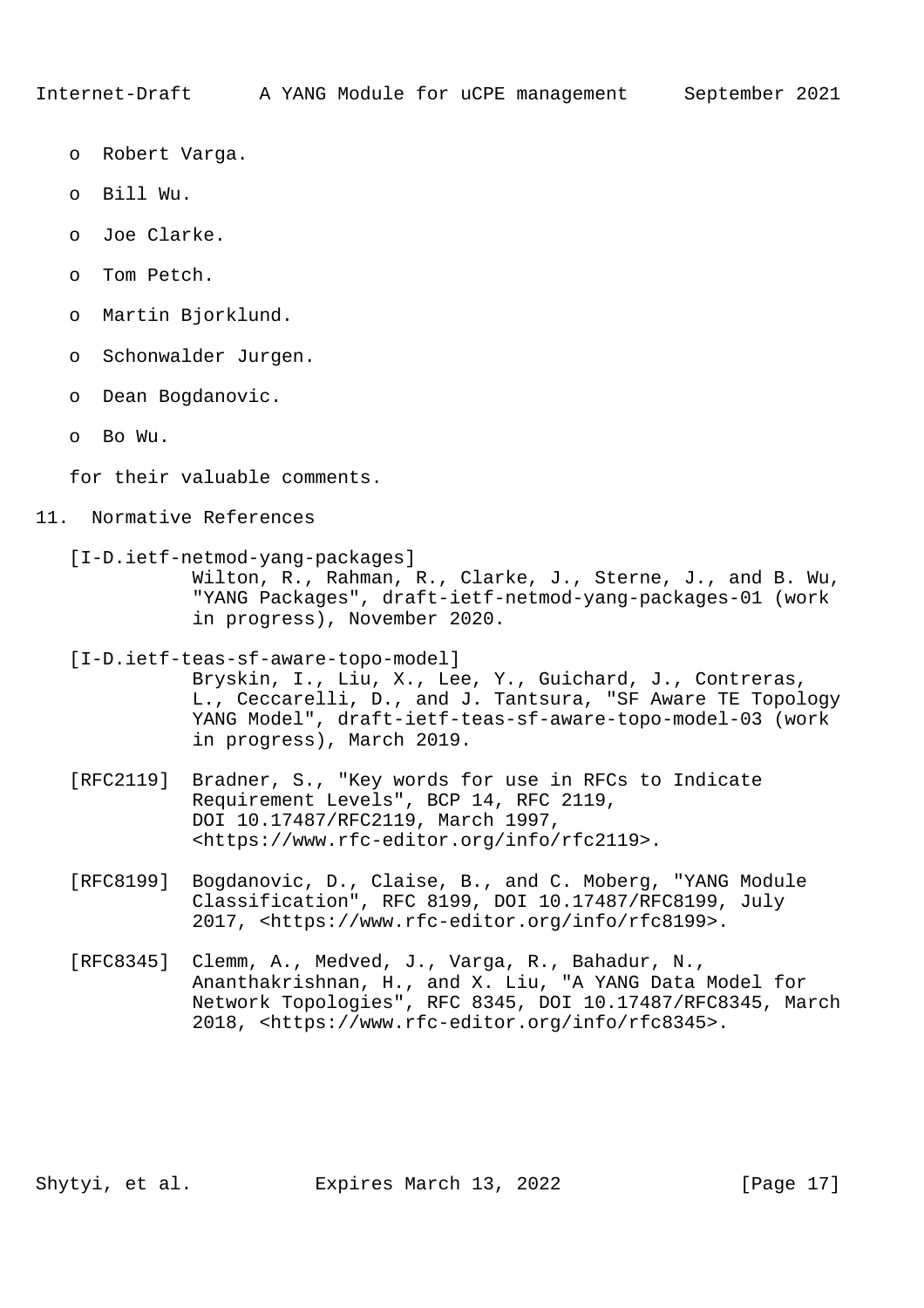```
Internet-Draft A YANG Module for uCPE management September 2021
    [RFC8530] Berger, L., Hopps, C., Lindem, A., Bogdanovic, D., and X.
              Liu, "YANG Model for Logical Network Elements", RFC 8530,
              DOI 10.17487/RFC8530, March 2019,
              <https://www.rfc-editor.org/info/rfc8530>.
Appendix A. Example of the uCPE resources management
```
This section provides an overview of the YIN format.

```
<networks xmlns="urn:ietf:params:xml:ns:yang:ietf-network">
 <network>
    <network-id>network-1</network-id>
    <network-types>
      <te-topology xmlns="urn:ietf:params:xml:ns:yang:ietf-te-topology">
        <sf xmlns="urn:ietf:params:xml:ns:yang:ietf-te-topology-sf"/>
      </te-topology>
    </network-types>
    <node>
      <node-id>ucpe1</node-id>
      <te-node-id xmlns="urn:ietf:params:xml:ns:yang:ietf-te-topology" \
          >0.0.0.0</te-node-id>
      <te xmlns="urn:ietf:params:xml:ns:yang:ietf-te-topology">
        <te-node-attributes>
        <service-function
            xmlns="urn:ietf:params:xml:ns:yang:ietf-te-topology-sf">
            <connectivity-matrices>
              <connectivity-matrix>

                <from>
                  <service-function-id>VMone</service-function-id>
                  <sf-connection-point-id>1</sf-connection-point-id>
                </from>
               <to> <service-function-id>SwitchOne</service-function-id>
                  <sf-connection-point-id>11</sf-connection-point-id>
               \langleto>
                <virtual-link-id>l11</virtual-link-id>
              </connectivity-matrix>
              <connectivity-matrix>
               <id>2</id>
                <from>
                  <service-function-id>VMtwo</service-function-id>
                  <sf-connection-point-id>1</sf-connection-point-id>
                </from>
                <to>
                  <service-function-id>SwitchOne</service-function-id>
                  <sf-connection-point-id>12</sf-connection-point-id>
```
Shytyi, et al. Expires March 13, 2022 [Page 18]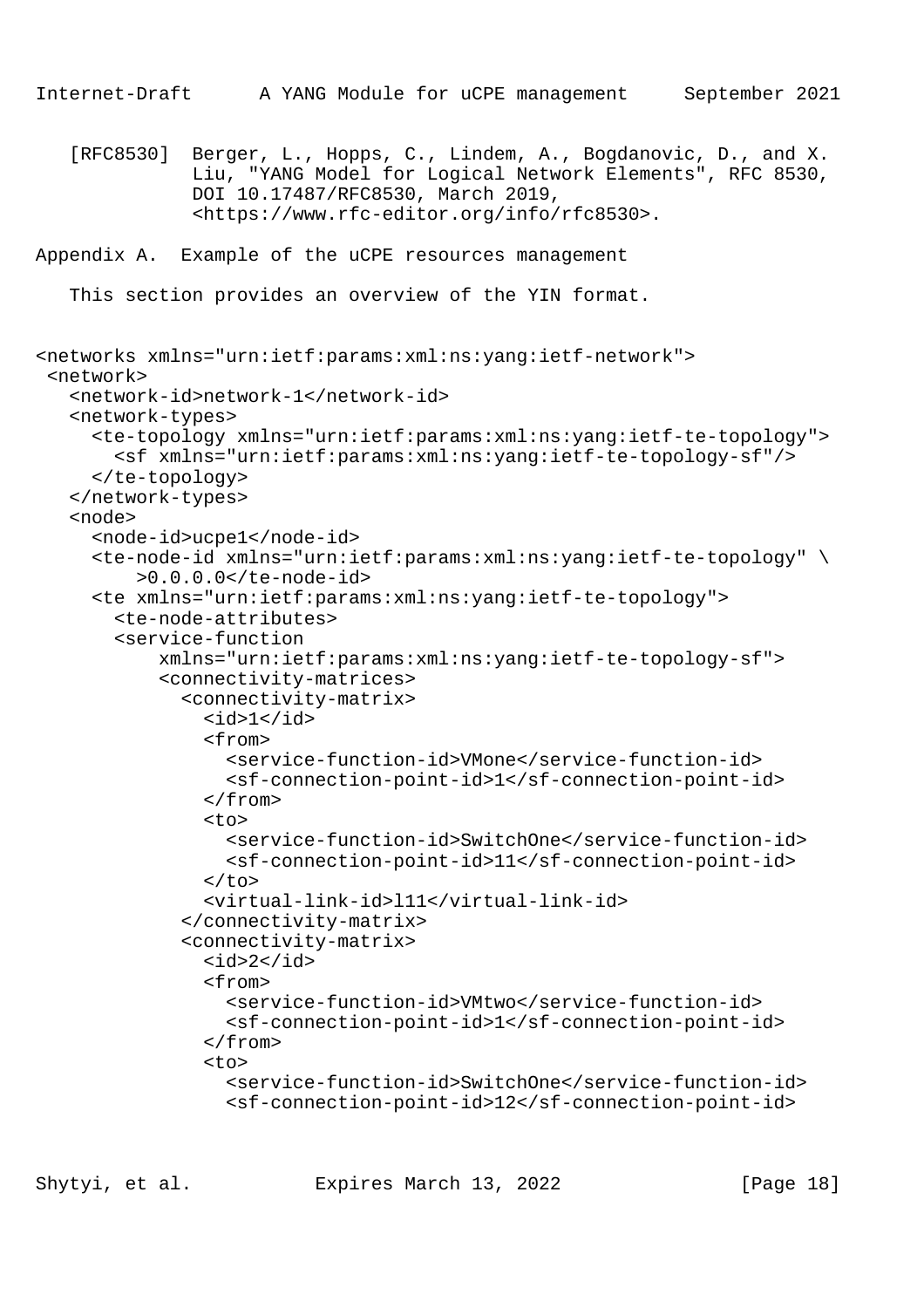```
\langle/to>
                 <virtual-link-id>l12</virtual-link-id>
               </connectivity-matrix>
               <connectivity-matrix>
                <id>3</id>
                 <from>
                   <service-function-id>VMthree</service-function-id>
                   <sf-connection-point-id>1</sf-connection-point-id>
                 </from>
                <sub>tr</sub></sub>
                   <service-function-id>SwitchOne</service-function-id>
                   <sf-connection-point-id>13</sf-connection-point-id>
                \langle t \rangle <virtual-link-id>l13</virtual-link-id>
               </connectivity-matrix>
               <connectivity-matrix>
                <id>4</id>
                 <from>
                   <service-function-id>VMfour</service-function-id>
                   <sf-connection-point-id>1</sf-connection-point-id>
                 </from>
                <sub>tr</sub></sub>
                   <service-function-id>SwitchOne</service-function-id>
                   <sf-connection-point-id>14</sf-connection-point-id>
                \langle/to>
                 <virtual-link-id>l14</virtual-link-id>
               </connectivity-matrix>
            </connectivity-matrices>
          </service-function>
        </te-node-attributes>
     \langle t </node>
 </network>
</networks>
<logical-network-elements \
        xmlns="urn:ietf:params:xml:ns:yang:ietf-logical-network-element">
   <logical-network-element>
     <name>VMfour</name>
     <logical-network-element-properties \
        xmlns="urn:ietf:params:xml:ns:yang:ietf-ucpe-lne-properties">
       <sf-connection-points>
         <sf-connection-point-id>1</sf-connection-point-id>
       </sf-connection-points>
       <supporting-node>ucpe1</supporting-node>
      <ram>1024</ram>
       <cpu>4</cpu>
       <storages>
```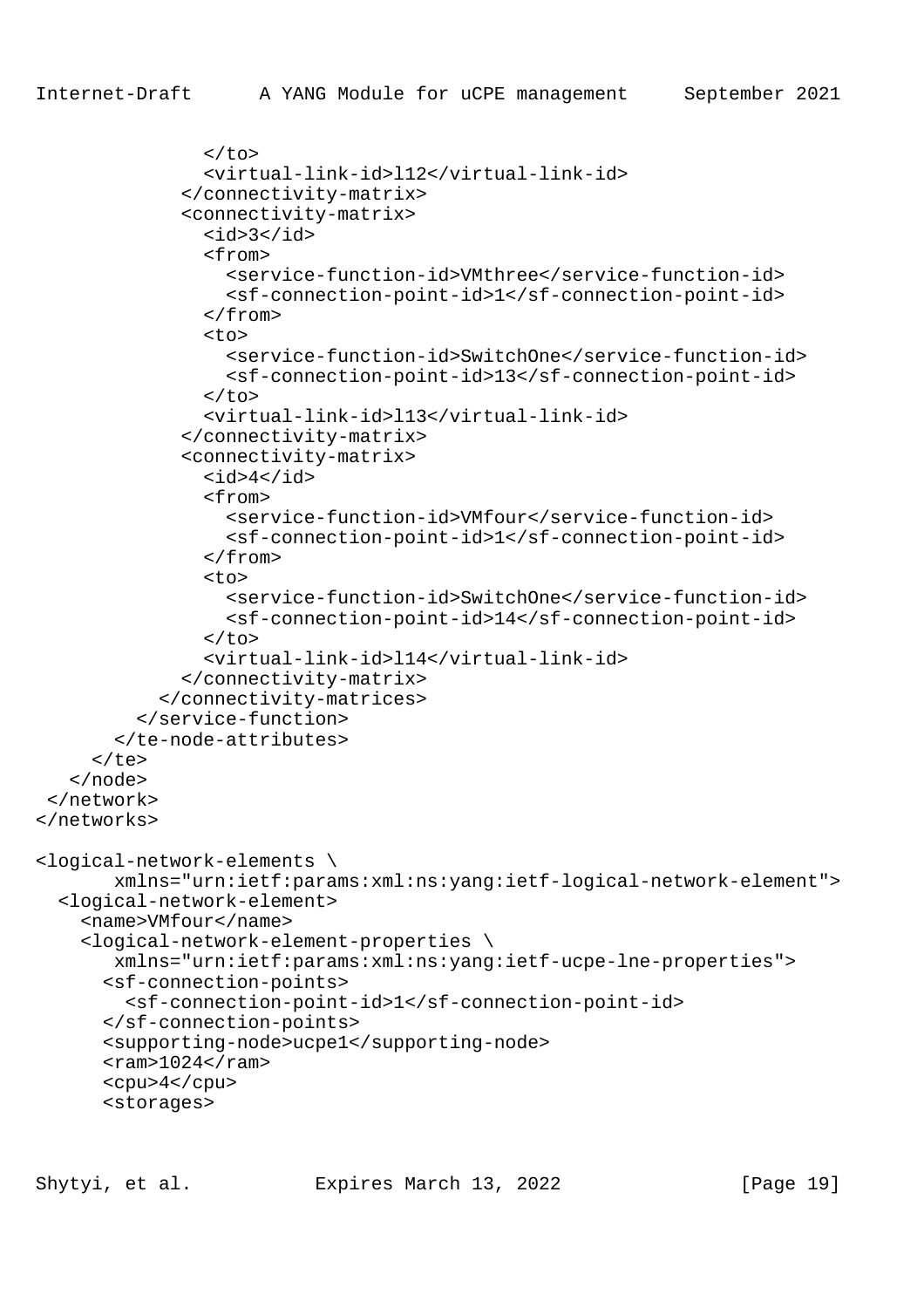```
 <id>1</id>
       <location>vm4.qcow2</location>
     </storages>
   </logical-network-element-properties>
 </logical-network-element>
 <logical-network-element>
   <name>VMone</name>
   <logical-network-element-properties \
     xmlns="urn:ietf:params:xml:ns:yang:ietf-ucpe-lne-properties">
     <sf-connection-points>
       <sf-connection-point-id>1</sf-connection-point-id>
     </sf-connection-points>
     <supporting-node>ucpe1</supporting-node>
    <ram>1024</ram>
     <cpu>4</cpu>
     <storages>
      <id>1</id>
       <location>vm1.qcow2</location>
     </storages>
   </logical-network-element-properties>
 </logical-network-element>
 <logical-network-element>
   <name>VMthree</name>
   <logical-network-element-properties \
      xmlns="urn:ietf:params:xml:ns:yang:ietf-ucpe-lne-properties">
     <sf-connection-points>
       <sf-connection-point-id>1</sf-connection-point-id>
     </sf-connection-points>
     <supporting-node>ucpe</supporting-node>
    <ram>1024</ram>
     <cpu>4</cpu>
     <storages>
      <id>1</id>
       <location>vm3qcow2</location>
     </storages>
   </logical-network-element-properties>
 </logical-network-element>
 <logical-network-element>
   <name>VMtwo</name>
   <logical-network-element-properties \
      xmlns="urn:ietf:params:xml:ns:yang:ietf-ucpe-lne-properties">
     <sf-connection-points>
       <sf-connection-point-id>1</sf-connection-point-id>
     </sf-connection-points>
     <supporting-node>ucpe1</supporting-node>
    <ram>1024</ram>
     <cpu>4</cpu>
     <storages>
```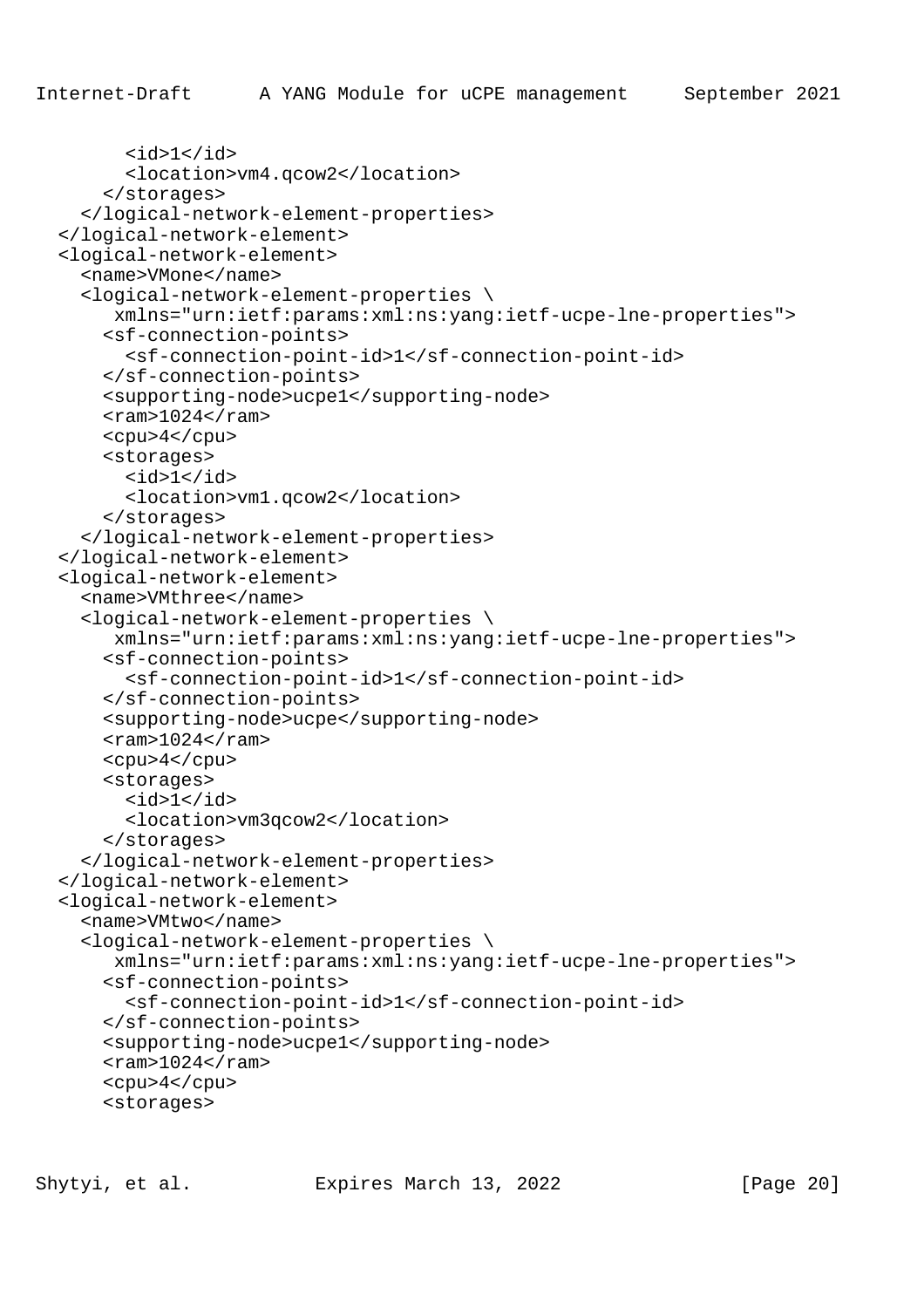```
 <id>1</id>
         <location>vm4.iso</location>
       </storages>
     </logical-network-element-properties>
   </logical-network-element>
</logical-network-elements>
<network-instances \
     xmlns="urn:ietf:params:xml:ns:yang:ietf-network-instance">
  <network-instance>
     <name>SwitchOne</name>
     <network-instance-properties \
         xmlns="urn:ietf:params:xml:ns:yang:ietf-ucpe-ni-properties">
       <sf-connection-points>
         <sf-connection-point-id>10</sf-connection-point-id>
           <dot1q-vlan>
             <trunk-allowed-vlans>112</trunk-allowed-vlans>
             <trunk-allowed-vlans>113</trunk-allowed-vlans>
             <trunk-allowed-vlans>114</trunk-allowed-vlans>
             <port-mode>trunk</port-mode>
           </dot1q-vlan>
       </sf-connection-points>
       <sf-connection-points>
         <sf-connection-point-id>11</sf-connection-point-id>
       </sf-connection-points>
         <dot1q-vlan>
           <access-tag>111</access-tag>
         </dot1q-vlan>
       <sf-connection-points>
         <sf-connection-point-id>12</sf-connection-point-id>
       </sf-connection-points>
       <sf-connection-points>
         <sf-connection-point-id>13</sf-connection-point-id>
       </sf-connection-points>
       <sf-connection-points>
         <sf-connection-point-id>14</sf-connection-point-id>
       </sf-connection-points>
       <supporting-node>ucpe1</supporting-node>
     </network-instance-properties>
   </network-instance>
</network-instances>
```
Appendix B. Example of the uCPE resources management (deprecated)

 This section provides an overview of the deprecated YANG Model that MAY give an alternative view on the uCPE management.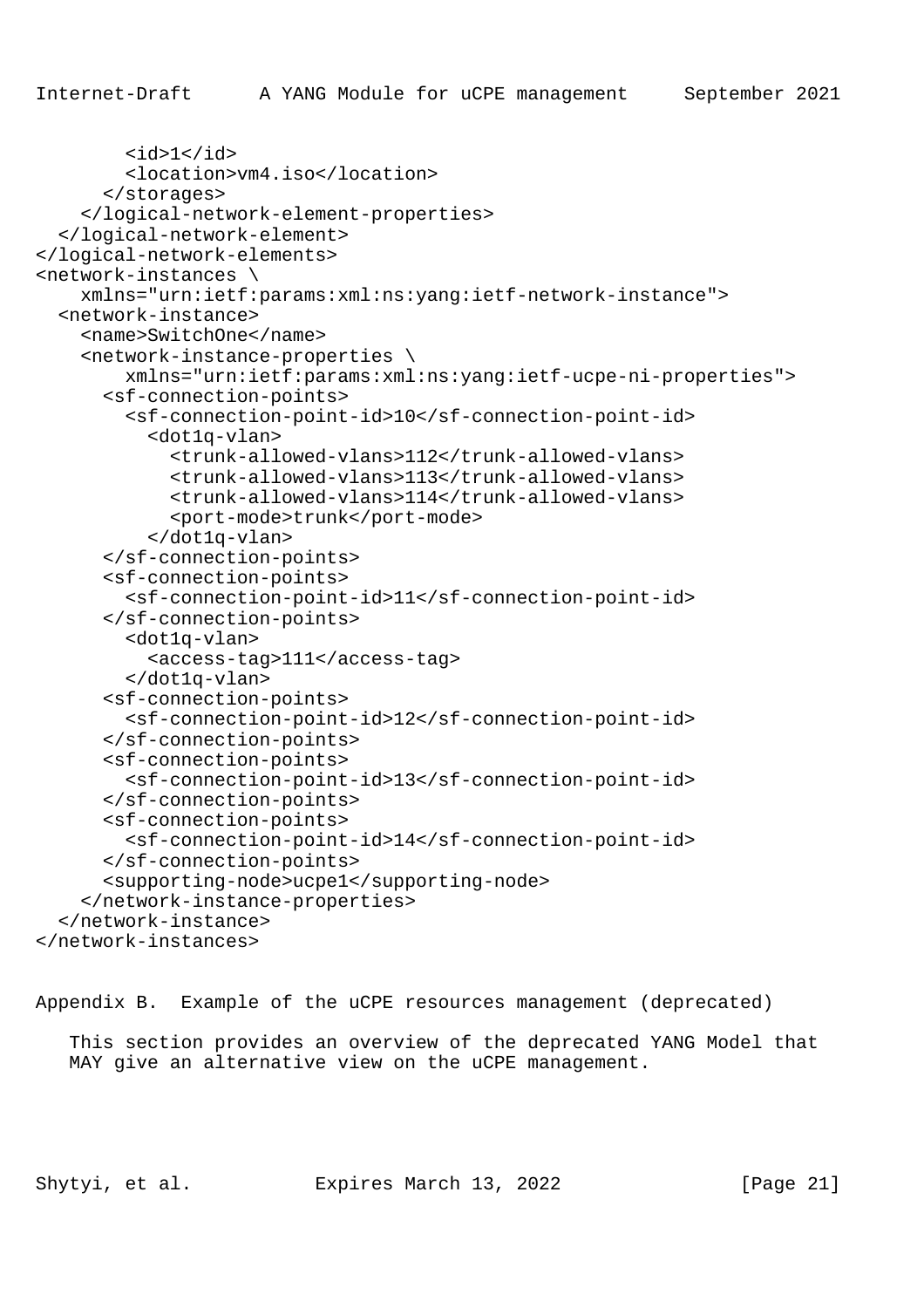```
 module: ietf-example-ucpe
 +--rw ucpe* [name]
 +--rw name string
               +--rw links* [link]
                 | +--rw link string
               +--rw phyInterfaces* [interface]
                | +--rw interface string
                 | +--rw ports* [port]
                   | +--rw port string
                  +--rw link? -> ../../../links/link
               +--rw switches* [switch]
                 | +--rw switch string
                 | +--rw ports* [port]
 | +--rw port string
 | +--rw name? string
                   | +--rw link? -> ../../../links/link
 +--rw vms* [vm]
 +--rw vm string
                 +--rw ports* [port]
 | +--rw port string
 | +--rw name? string
 | +--rw link? -> ../../../links/link
 +--rw ram? uint64
 +--rw cpu? uint64
                 +--rw storages* [id]
                   | +--rw id string
                   | +--rw location? string
                 +--rw day0-config
                   +--rw location? string
                   +--rw day0-var-path? string
                   +--rw variable* [name]
                      +--rw name string
                      +--rw value? string
```
Appendix C. Deprecated VNF YANG Model

 This section provides a deprecated yang model that addresses the configuration of the uCPE resources presented above.

 <CODE BEGINS> file "ietf-example-ucpe@2019-10-28.yang" module ietf-example-ucpe { namespace "urn:ietf:params:xml:ns:yang:ietf-example-ucpe"; prefix ietf-example-ucpe; organization "SFR";

Shytyi, et al. Expires March 13, 2022 [Page 22]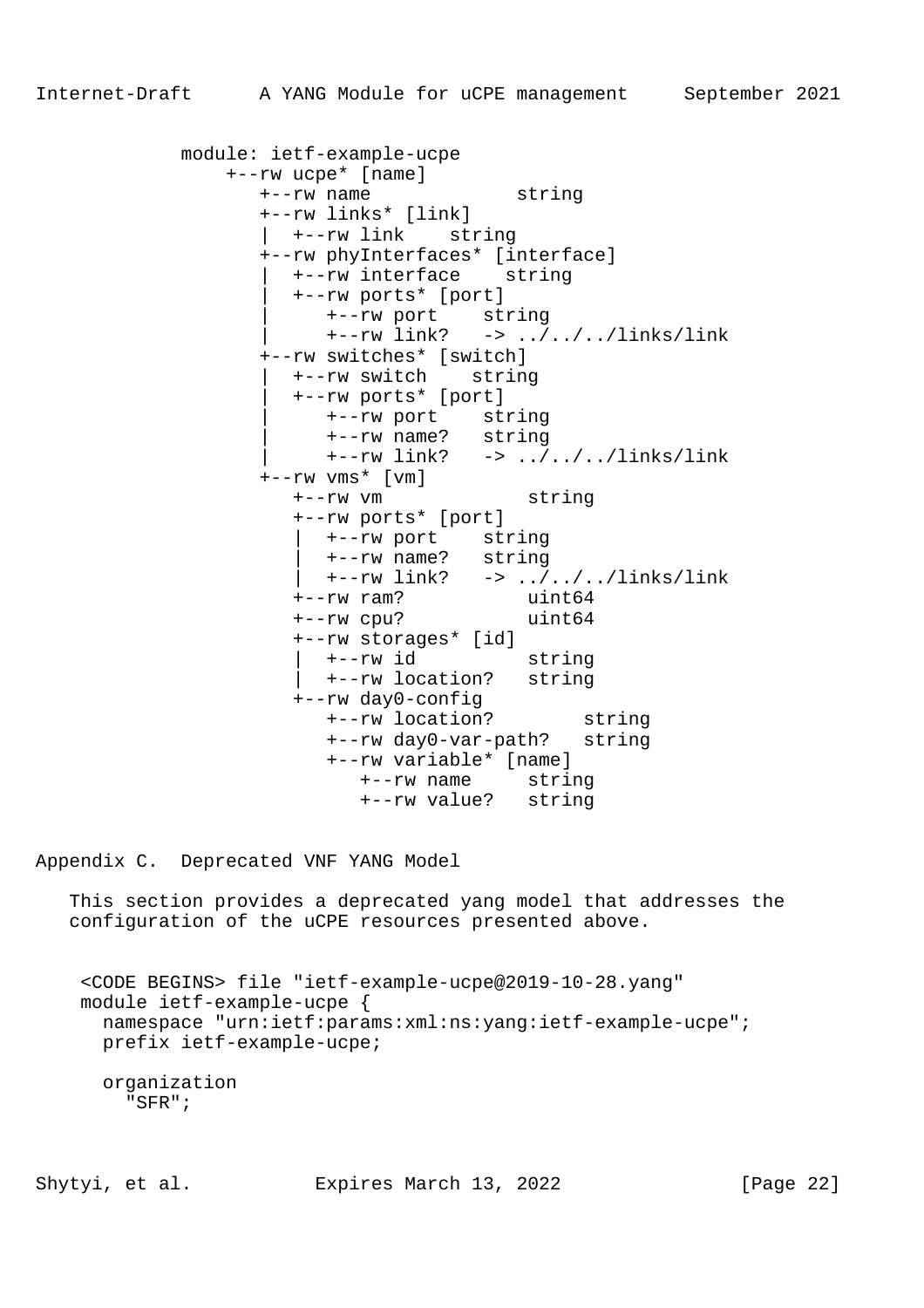```
 contact
   "Dmytro Shytyi
   EMail:ietf.dmytro@shytyi.net";
 description
   "This is a Network Function Virtualization (NFV) YANG
    service model.
    Copyright (c) 2019 IETF Trust and the persons identified as
    authors of the code. All rights reserved.
    Redistribution and use in source and binary forms, with or
    without modification, is permitted pursuant to, and subject to
    the license terms contained in, the Simplified BSD License set
    forth in Section 4.c of the IETF Trust's Legal Provisions
    Relating to IETF Documents
    (https://trustee.ietf.org/license-info).
    This version of this YANG module is part of RFC XXXX
    (https://www.rfc-editor.org/info/rfcXXXX); see the RFC itself
    for full legal notices.";
 revision 2019-10-28 {
   description
     "Yang model with vPorts assigned to the interfaces";
   reference
     "draft-shytyi-opsawg-vysm-05";
 }
 revision 2019-10-19 {
  description
     "Yang model was cleaned. Interfaces added";
   reference
     "draft-shytyi-opsawg-vysm-04";
 }
 revision 2019-09-16 {
  description
     "Added 0day config for VNFs.
      Yang model modified according
      to the received comments.";
   reference
     "draft-shytyi-opsawg-vysm-00";
 }
 revision 2018-01-07 {
   description
     "Initial revision.";
  reference
     "draft-shytyi-netmod-vysm-01";
 }
```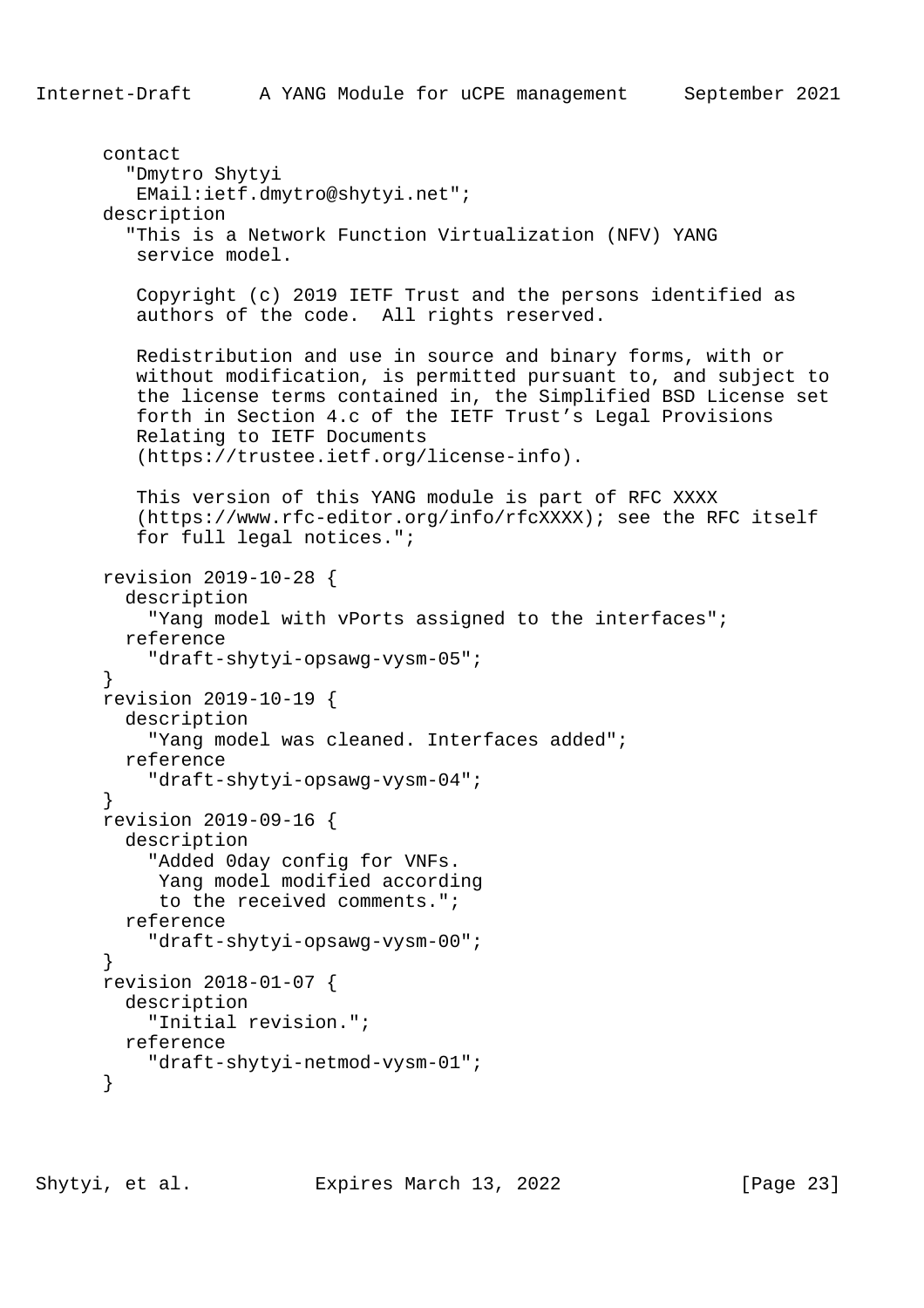```
 list ucpe {
        key "name";
        leaf name {
          type string;
          description
            "ID of uCPE where
            a service is instantiated";
 }
        list links {
          key "link";
          leaf link {
            type string;
            description
              "Name of the virtual link from the pool
              of the links";
 }
          description
            "Pool of the virtual links that connect VMs and
            Interfaces";
 }
        list phyInterfaces {
          key "interface";
          leaf interface {
           type string;
            description
              "Name of physical interface";
 }
          list ports {
            key "port";
            leaf port {
             type string;
             description
                "Name of the connector";
 }
            leaf link {
              type leafref {
               path "../../../links/link";
 }
              description
                "Link that is connected to
                the port via connector";
 }
            description
              "Set of the connectors the
              physical interface has";
 }
          description
            "Set of physical interfaces";
```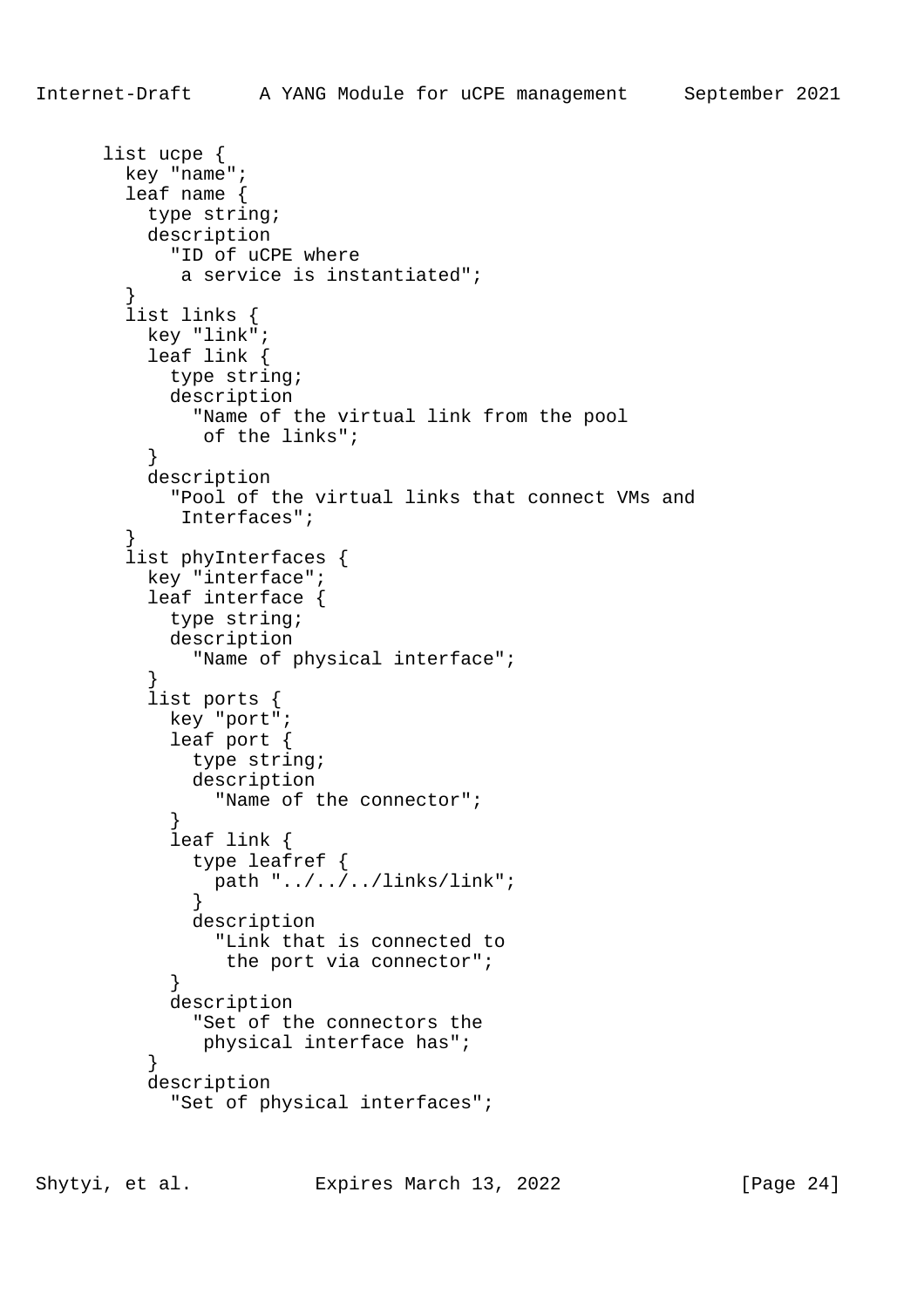```
 }
        list switches {
          key "switch";
          leaf switch {
            type string;
            description
             "Name of the forwarding domain";
 }
          list ports {
            key "port";
            leaf port {
             type string;
             description
               "Name of the connector";
 }
            leaf name {
              type string;
             description
               "Name of the
                subconnector";
 }
            leaf link {
              type leafref {
               path "../../../links/link";
 }
              description
               "Link that is connected to the
                switch via port";
 }
            description
              "Set of the connectors the
              forwarding domain has";
 }
          description
            "Set of the forwarding domains";
 }
        list vms {
          key "vm";
          leaf vm {
           type string;
            description
              "ID of the Virtual Machine";
 }
          list ports {
            key "port";
            leaf port {
             type string;
              description
```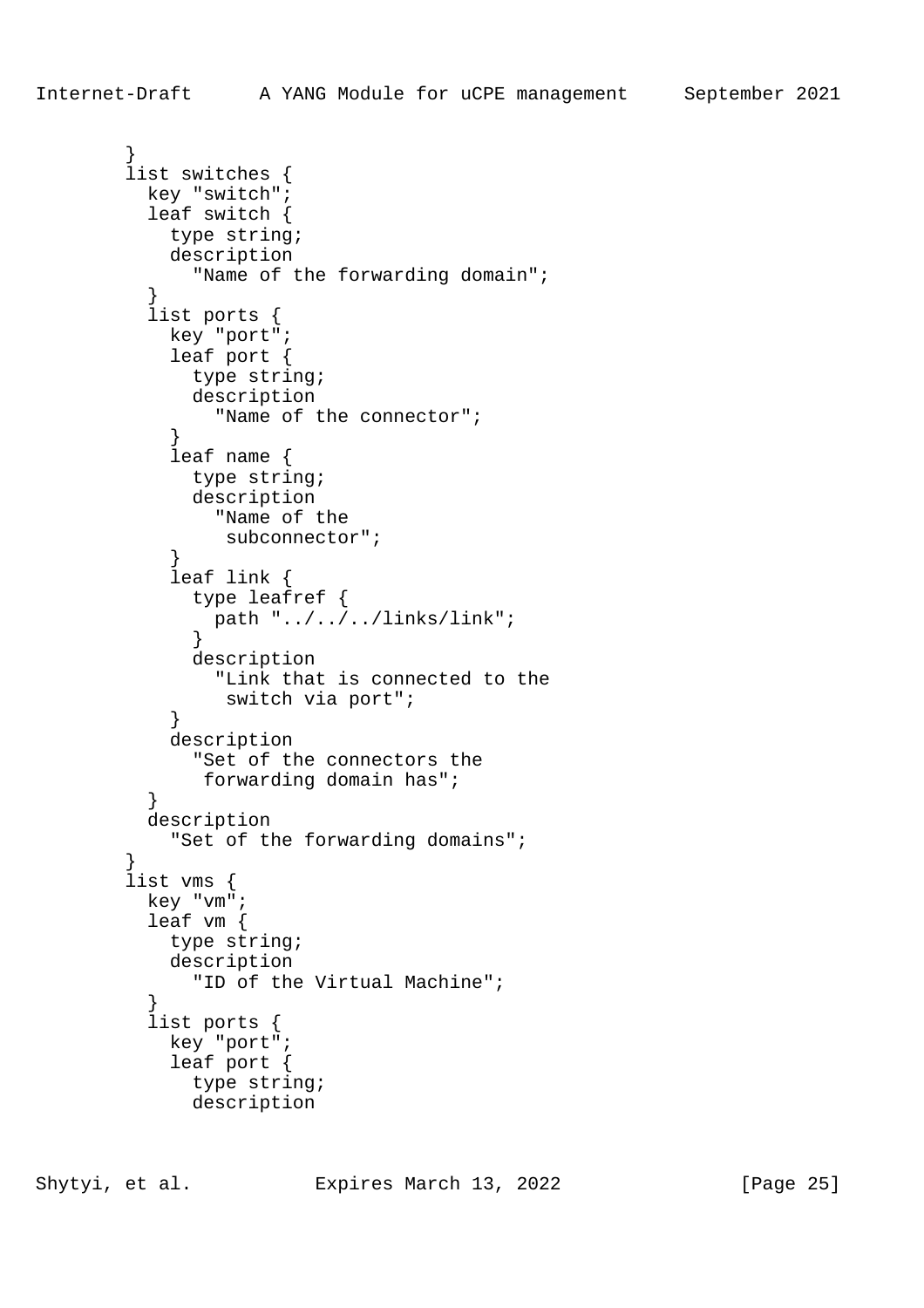```
 "Name of the connector";
 }
            leaf name {
             type string;
              description
               "Name of
                the subconnector";
 }
            leaf link {
              type leafref {
               path "../../../links/link";
 }
             description
                "Link that connects the
                VM with a switch or Interface
                via connector";
 }
            description
             "Set of Virtual Machine connectors";
 }
          leaf ram {
            type uint64;
            description
             "Size of RAM to allocate for
              the Guest OS";
 }
          leaf cpu {
           type uint64;
            description
             "Number of vCPUs to
              allocate for the Guest OS";
 }
          list storages {
            key "id";
            leaf id {
             type string;
             description
               "Number of
                vDisk attached to the VM";
 }
            leaf location {
             type string;
              description
               "External location where
               the image (ex.qcow2) is saved.";
 }
            description
              "Virtual storge/vDisk
```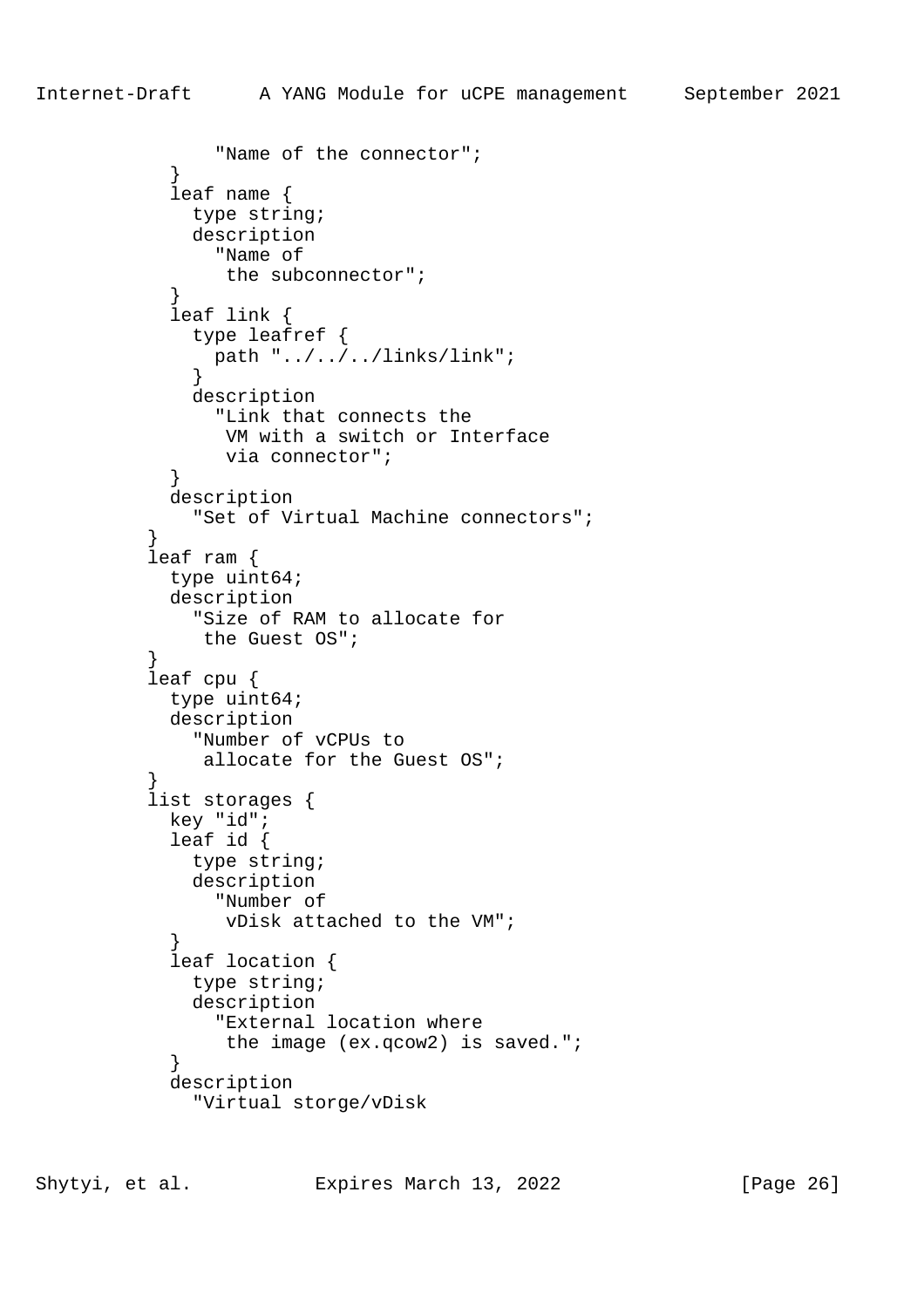```
 attached to the Virtual Machine";
 }
          container day0-config {
            leaf location {
              type string;
              description
                "0day configuration location";
 }
            leaf day0-var-path {
              type string;
              description
                "path of the file
                that contains the 0day variables";
 }
            list variable {
              key "name";
              leaf name {
               type string;
                description
                 "variable name";
 }
              leaf value {
               type string;
                description
                 "variable value";
 }
              description
                "list of variables";
 }
            description
              "0day configuration:init config";
 }
          description
            "Set of the Virtual Machines configured
             on the universal Customer-Premises Equipment";
        }
        description
          "This is an uCPE management service";
      }
    <CODE ENDS>
```
}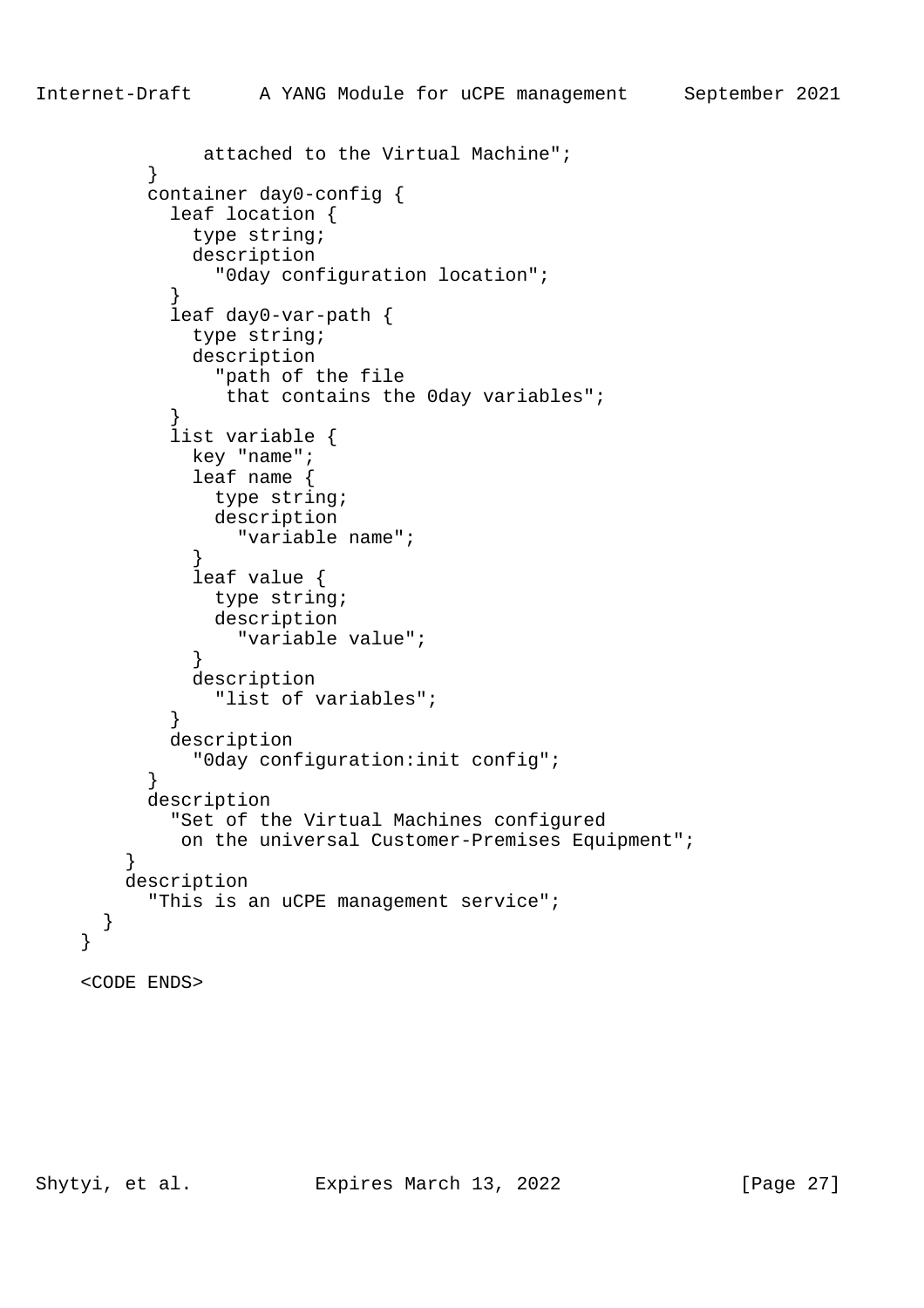Appendix D. XML example of deprecated YANG model

 The XML example below presents the configuration of the next service in the uCPE, where: vSW(LAN), vSW(WAN), vSW(Service) - virtual switches; l1,l2,l3,l4 - virtual links; VMs represent PNFs (Physical Network Fuctions) that could be bootstrapped with 0day config/ license.

| vSW(LAN) --12-- VNF-vFirewall --13--    |              |
|-----------------------------------------|--------------|
|                                         |              |
|                                         | vSW(Service) |
| $ vSW(WAN) $ --11-- $ WNF_VRtr $ --14-- |              |
|                                         |              |

 <ucpe xmlns="urn:ietf:params:xml:ns:yang:ietf-ucpe"> <name>ucpe1</name> <links> <link>l1</link> </links> <links> <link>l2</link> </links> <links> <link>l3</link> </links> <links> <link>l4</link> </links> <switches> <switch>lan</switch> <ports> <port>10</port> <name>l2p10</name> <link>l2</link> </ports> </switches> <switches> <switch>service</switch> <ports> <port>10</port> <name>l3p10</name> <link>l3</link> </ports> <ports>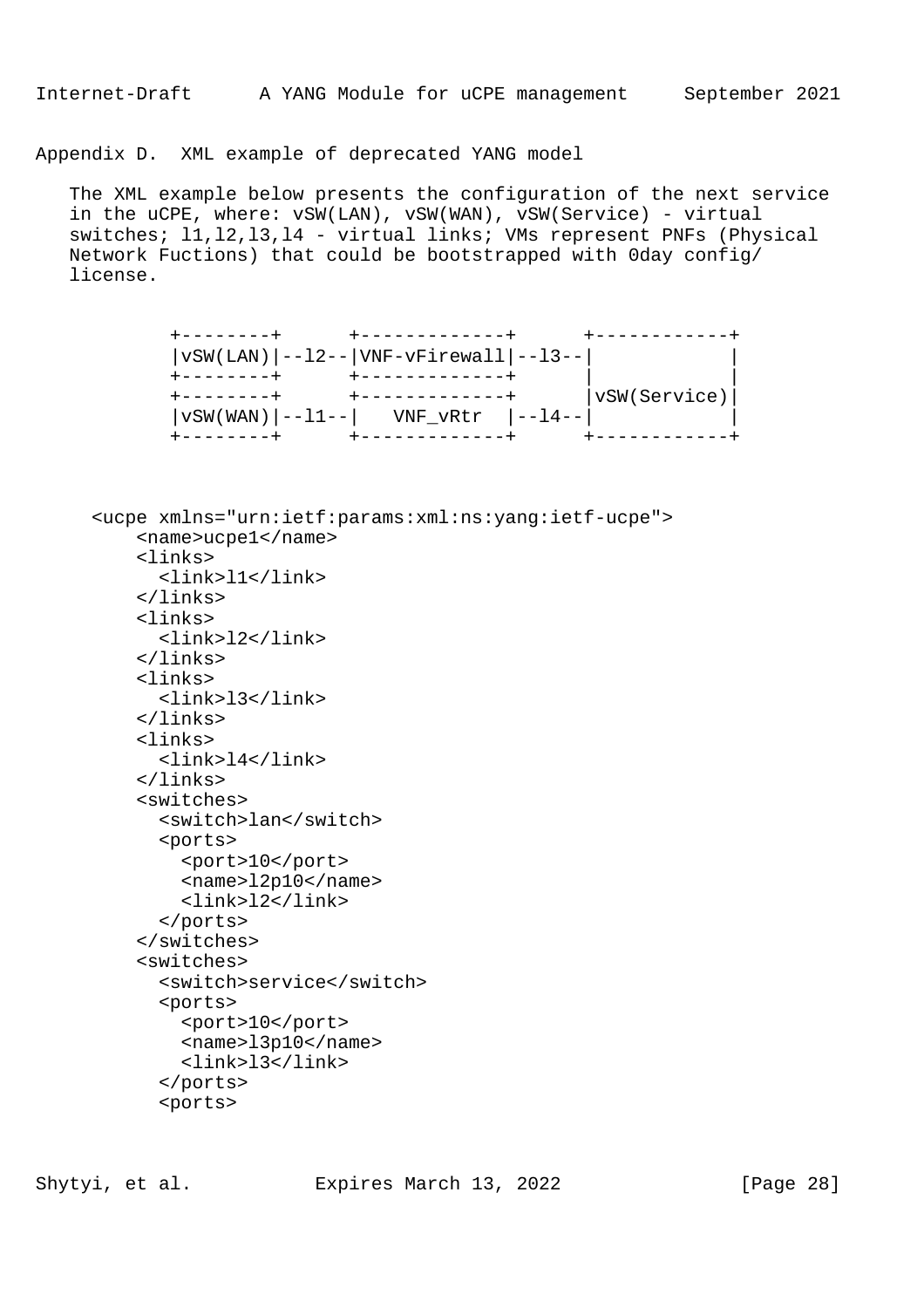```
 <port>11</port>
     <name>l4p10</name>
     <link>l4</link>
   </ports>
 </switches>
 <switches>
   <switch>wan</switch>
   <ports>
     <port>10</port>
     <link>l1</link>
   </ports>
 </switches>
 <vms>
   <vm>VNF-vRtr</vm>
   <ports>
     <port>1</port>
     <name>l1p1</name>
     <link>l1</link>
   </ports>
   <ports>
     <port>2</port>
     <name>l4p2</name>
     <link>l4</link>
   </ports>
  <ram>2048</ram>
   <cpu>2</cpu>
   <storages>
    <id>1</id>
     <location>http://192.168.2.1/vRtr-x86.qcow2</location>
   </storages>
   <day0-config>
     <location>https://192.168.2.1/vRtr-day0.iso</location>
     <day0-var-path>/config.rom</day0-var-path>
     <variable>
       <name>hostname</name>
       <value>IETF-vRtr</value>
     </variable>
     <variable>
       <name>ipaddress</name>
       <value>192.168.1.2 255.255.255.0</value>
     </variable>
   </day0-config>
 </vms>
 <vms>
   <vm>VNF-vFirewall</vm>
   <ports>
     <port>1</port>
     <name>l3p1</name>
```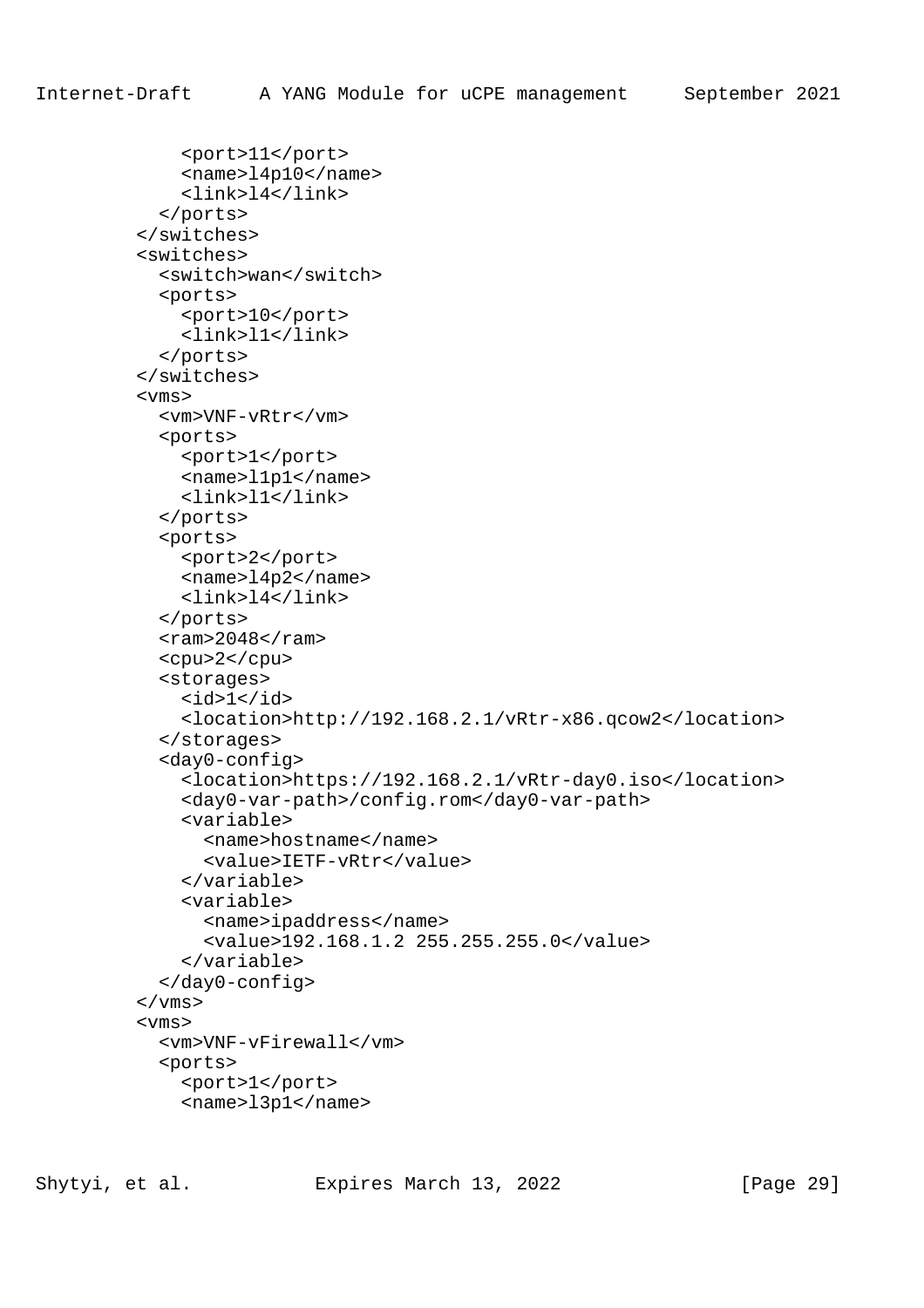```
 <link>l3</link>
     </ports>
     <ports>
       <port>2</port>
       <name>l2p2</name>
       <link>l2</link>
     </ports>
    <ram>2048</ram>
     <cpu>2</cpu>
     <storages>
      <id>1</id>
       <location>http://192.168.2.1/vFirewall-x86.qcow2</location>
     </storages>
     <day0-config>
       <location>https://192.168.2.1/vFirewall-day0.iso</location>
       <day0-var-path>/config.rom</day0-var-path>
       <variable>
         <name>hostname</name>
         <value>vFirewall</value>
       </variable>
       <variable>
         <name>ipaddress</name>
         <value>192.168.1.3 255.255.255.0</value>
       </variable>
     </day0-config>
  \langle/vms\rangle </ucpe>
```

```
Authors' Addresses
```
 Dmytro Shytyi SFR Paris , Ile-de-France France Email: ietf.dmytro@shytyi.net URI: https://dmytro.shytyi.net Laurent Beylier SFR

 Paris , Ile-de-France France

Email: laurent.beylier@sfr.com